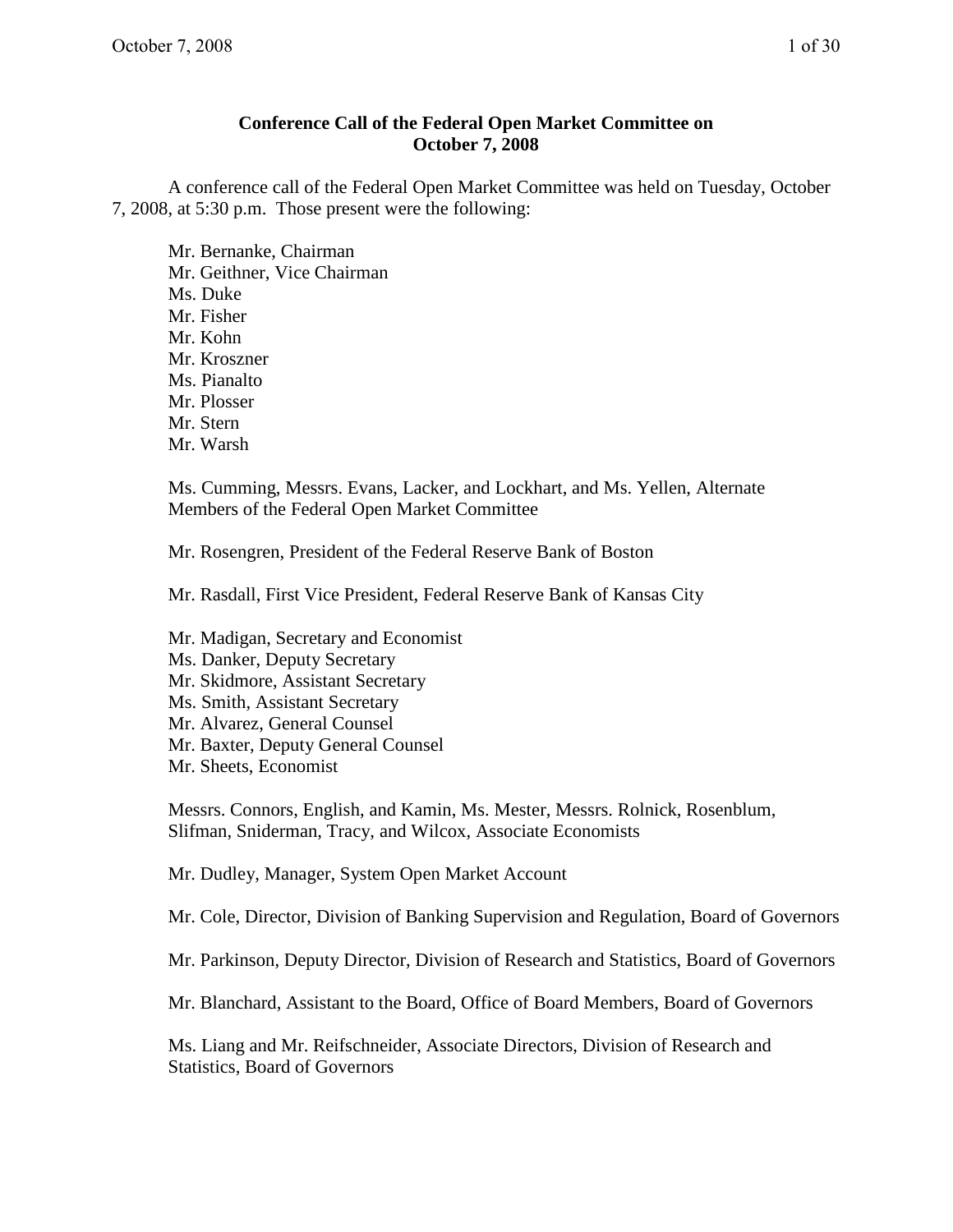Mr. Nelson, Associate Director, Division of Monetary Affairs, Board of Governors

Mr. Gagnon, Visiting Associate Director, Division of Monetary Affairs, Board of Governors

Mr. Luecke, Section Chief, Division of Monetary Affairs, Board of Governors

Mr. Fuhrer, Executive Vice President, Federal Reserve Bank of Boston

Messrs. Rasche, Sellon, Sullivan, and Williams, Senior Vice Presidents, Federal Reserve Banks of St. Louis, Kansas City, Chicago, and San Francisco, respectively

Mr. Bryan, Vice President, Federal Reserve Bank of Atlanta

Mr. Schetzel, Assistant Vice President, Federal Reserve Bank of New York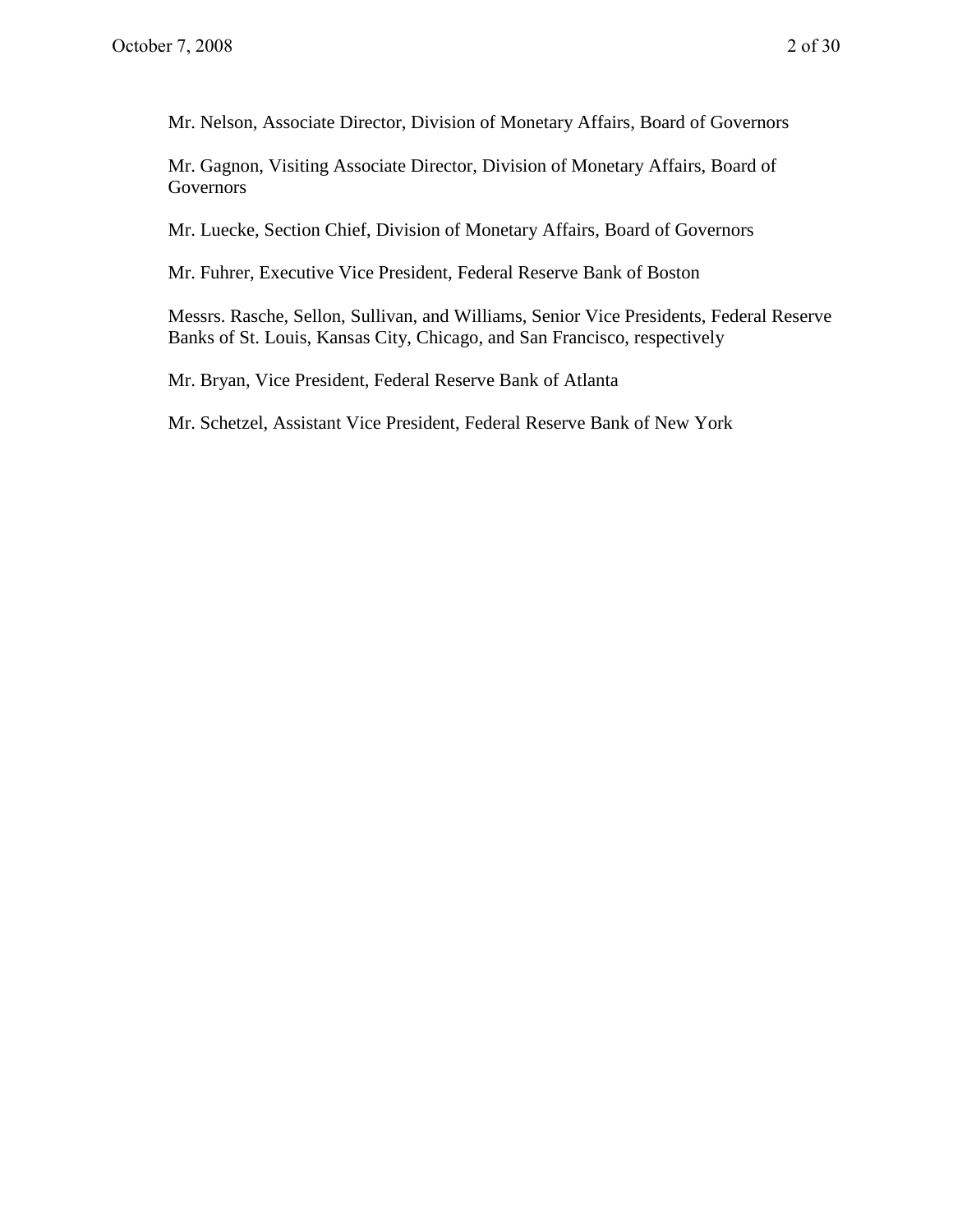## **Transcript of the Federal Open Market Committee Conference Call on October 7, 2008**

CHAIRMAN BERNANKE. All right. Let's begin. Thank you all for joining this meeting. We're having a lot of meetings off the regular cycle. I think it's just a sign of the extraordinary times that we're currently living through. The only agenda item for this meeting is the discussion of a proposed coordinated action with five other major central banks. It will be a six-bank coordinated action. Besides ourselves, the other banks involved are the European Central Bank, the Bank of England, and the Bank of Canada, and since I spoke to you, the Swiss National Bank and the Bank of Sweden have joined in this collective action. Japan has its own issues and will not be cutting but will be expressing support and has been consulted. The plan, conditional on our approval, would be for all six major central banks to cut policy rates by 50 basis points jointly and announce tomorrow at 7:00 a.m. Eastern time before the U.S. markets open. There are two statements. There's a short joint statement by all of the central banks, which has been negotiated. I don't know if you have access to it. I will read it to you shortly, if necessary. Then it is proposed that we have our own short statement, which I know has been circulated and which you should have in front of you.

So that's the issue we're here to discuss. My proposal would be, first, to begin with some short briefings by the staff. Bill Dudley in New York, Larry Slifman here at the Board, and Nathan Sheets here at the Board would just give us a short update on what's transpiring in the financial markets and the broader economy. We will have an opportunity for Q&A with the staff. I'd then like to introduce the subject briefly and just talk about the rationale, and the floor will be open for your comments on the action, on the economy, and on the statement, as you see fit. So without further ado, let me turn to Bill Dudley. Bill, are you there?

MR. DUDLEY. Yes. Thank you, Mr. Chairman. Despite our massive escalation on the liquidity provision front and passage of legislation granting the Treasury authority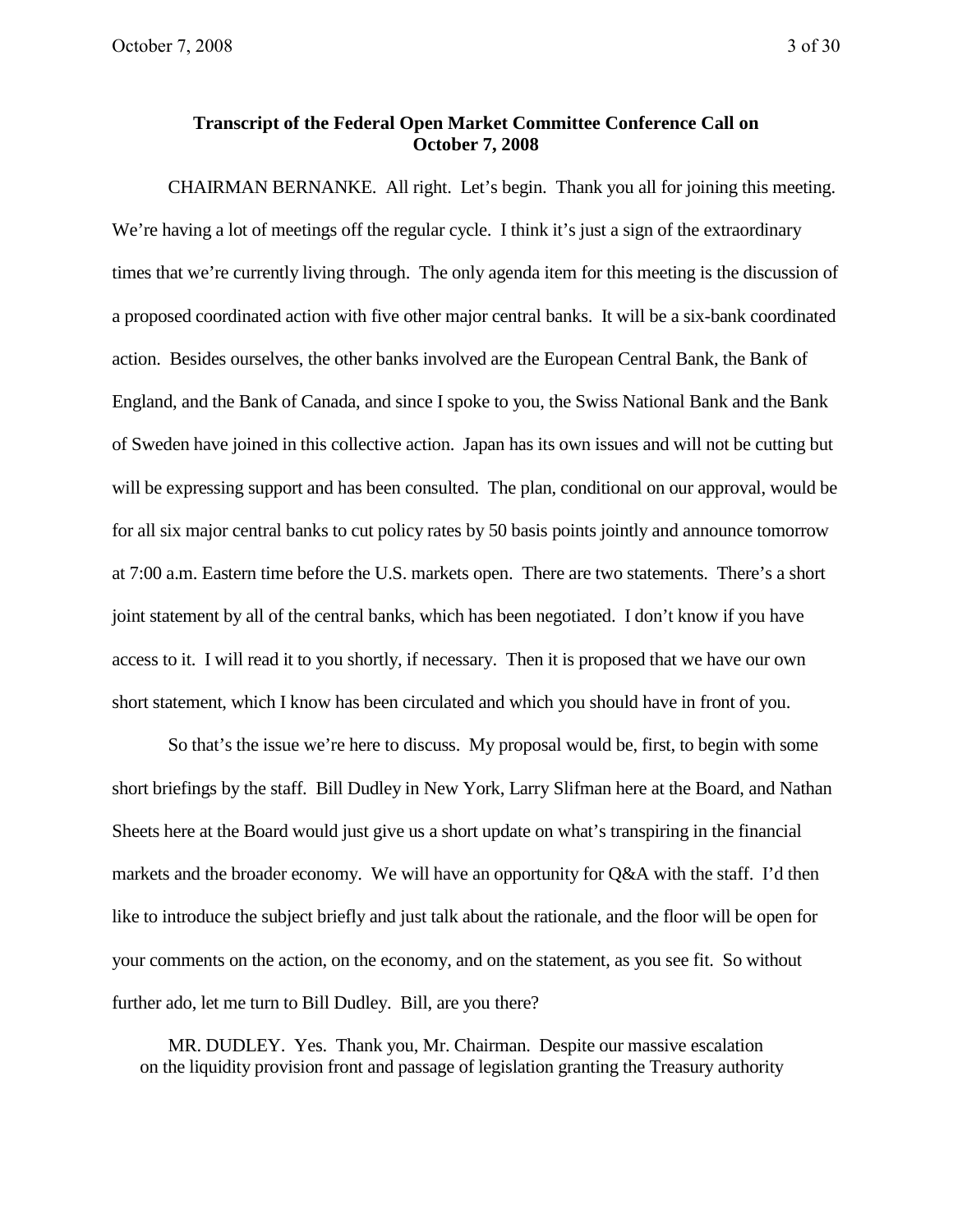to set up a \$700 billion troubled asset relief program, or TARP, market conditions continue to deteriorate. This is occurring in three broad respects.

First, market participants continue to pull back in their willingness to engage with one another. This pullback is evident in elevated interbank lending rates and elevated foreign exchange swap bases and market liquidity more generally. The one-month and three-month LIBOR–OIS spreads have widened to 271 and 296 basis points, respectively. That is up more than 175 basis points in the past three weeks since the September 16 FOMC meeting. The all-in cost of dollar funding via the foreign exchange swap market, although bouncing around day to day, has actually been even higher than LIBOR, often by 100 basis points or more. In addition to the interbank market, the commercial paper market has come under stress. The breaking of the buck by the Reserve Fund led to a wholesale flight out of prime institutional money market funds. This forced the liquidation of assets, which has led to impairment of the commercial paper market. Term commercial paper rates are elevated, and the average tenor of commercial paper has shortened considerably.

Second, financial conditions continue to tighten, and in recent weeks, the tightening has been substantial. Equity prices have plunged both in the United States and abroad. Corporate bond yields, especially for non-investment-grade debt, have increased substantially. Short- and long-term tax-exempt rates have climbed, and credit availability has been even further impaired. On the equity market side, for example, the S&P 500 index has fallen about 18 percent since the September 16 FOMC meeting. Although there is considerable uncertainty about the appropriate metrics and weights to use in examining the evolution of financial conditions over time, most data are consistent with the judgment that conditions have tightened significantly since the onset of the crisis, despite the 325 basis point reduction in the federal funds rate target. Compared with the previous two monetary policy easing cycles, there have been four important divergences. First, corporate bond yields have climbed. In previous cycles, the widening credit spreads were more than offset by the decline in Treasury note and bond yields, causing corporate bond yields to fall. Second, credit availability has declined greatly in this cycle. In the two previous cycles, the proportion of banks tightening credit standards actually fell through the easing cycle. That stands in sharp contrast to what has been happening in this cycle. Third, housing price declines have been far larger than in previous cycles, in real and in nominal terms. Fourth, the dollar has weakened actually much less than in the previous two easing cycles.

The third aspect of the market that I think warrants noting is that the U.S. financial sector in particular remains under pressure, especially with respect to share prices and banks' ability to obtain funding, especially term funding. Today was a particularly bad day for financial shares, with double-digit declines common for many banks. The only good news was that credit default swaps actually narrowed a bit, maybe helped by the introduction of our commercial paper backstop facility or the fact that we've escalated so massively in terms of the term auction facility and the foreign exchange swaps with our foreign central bank counterparts.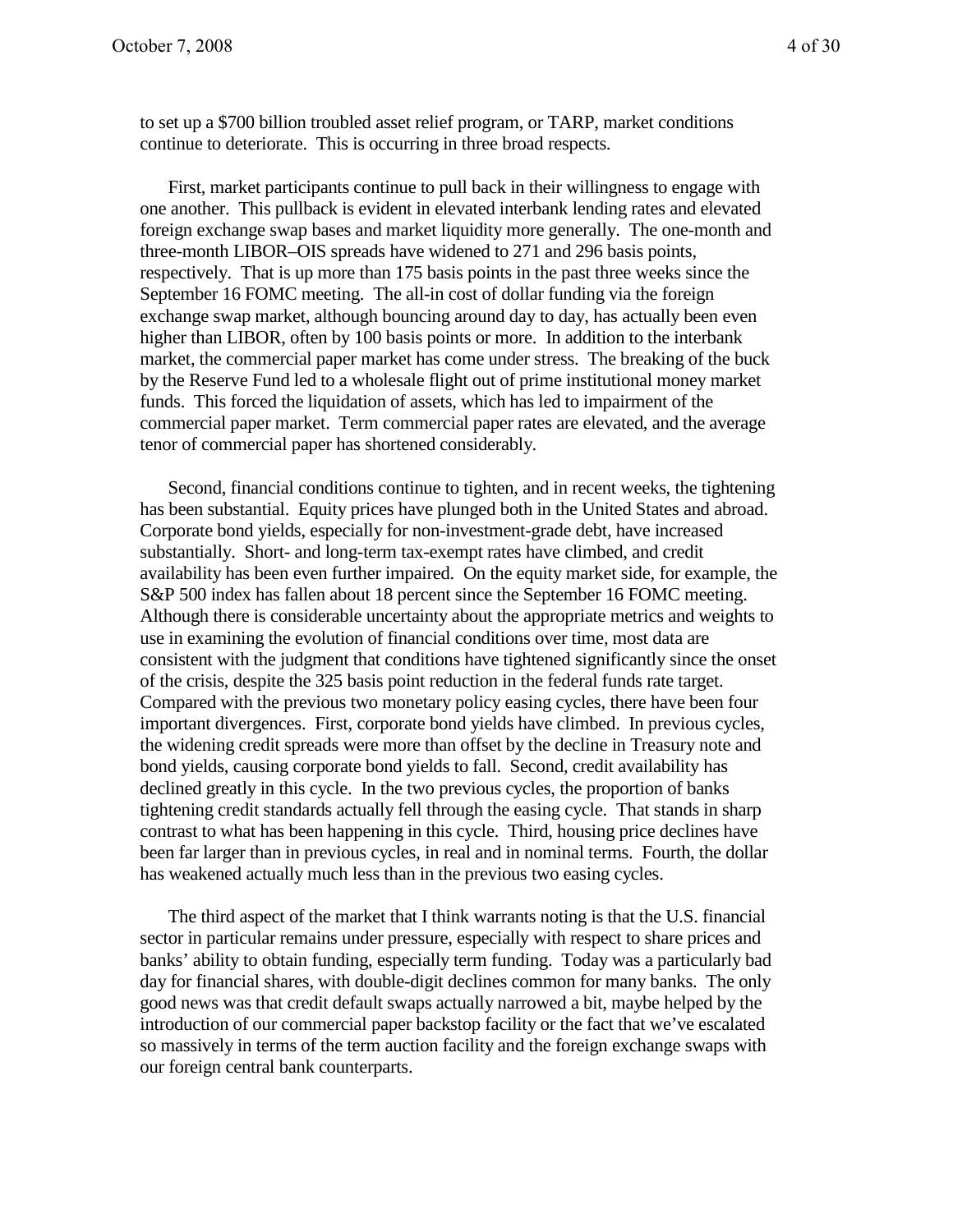On the inflation side of the ledger, pressures continue to abate. Since the last FOMC meeting, both industrial and agricultural commodity price indexes have fallen about 15 percent. At the same time, the dollar has strengthened. The fall in the commodity prices and the strength in the dollar are two factors that have contributed to a fall in breakeven measures of inflation on both the spot and the five-year, five-year-forward basis. For example, the Barclays measure of five-year, five-year-forward breakeven inflation has declined more than 60 basis points since the September FOMC meeting. Today it was around 1.5 percent.

The interbank, money market, and capital market dysfunction, the tightening of financial conditions, and the apparent easing in inflation risks have caused investors to conclude that the FOMC is likely to lower its federal funds rate target in the near future. Late today, the November federal funds futures contract implied an effective rate for the coming month of about 1.4 percent. That's more than 50 basis points below the current target. Interestingly, the failure of the FOMC to ease today actually led to a rise in October and November federal funds futures contracts. Market participants presumably interpreted the introduction of the commercial paper funding facility as potentially a substitute for further monetary policy accommodation at this time. Obviously, this is an extremely fragile and dangerous environment. I am struck by the feeble market response to the substantial escalations implemented over the past ten days. These include expanding standing foreign exchange swap facilities' capacity to \$620 billion from \$290 billion; expanding the TAF auction cycles to \$900 billion from \$150 billion; and proposing a major backstop for the commercial paper market. With respect to the commercial paper market backstop facility, the market reaction today was generally positive, but market participants clearly want to know more in terms of the specifics, especially when the program will be up and operational. Of course, I'm happy to take any questions.

CHAIRMAN BERNANKE. We'll take any questions or comments at this point. Since Bill

has covered the financial area, are there any questions for him? President Lacker.

MR. LACKER. Bill, you said you were struck by the feeble reaction of markets to

expanding our credit programs?

MR. DUDLEY. Yes. The markets didn't take as much solace as I would have hoped, given

the degree of escalation of those provisions.

MR. LACKER. So what would it have looked like for them to have taken much solace? I

mean, what prices and quantities would change?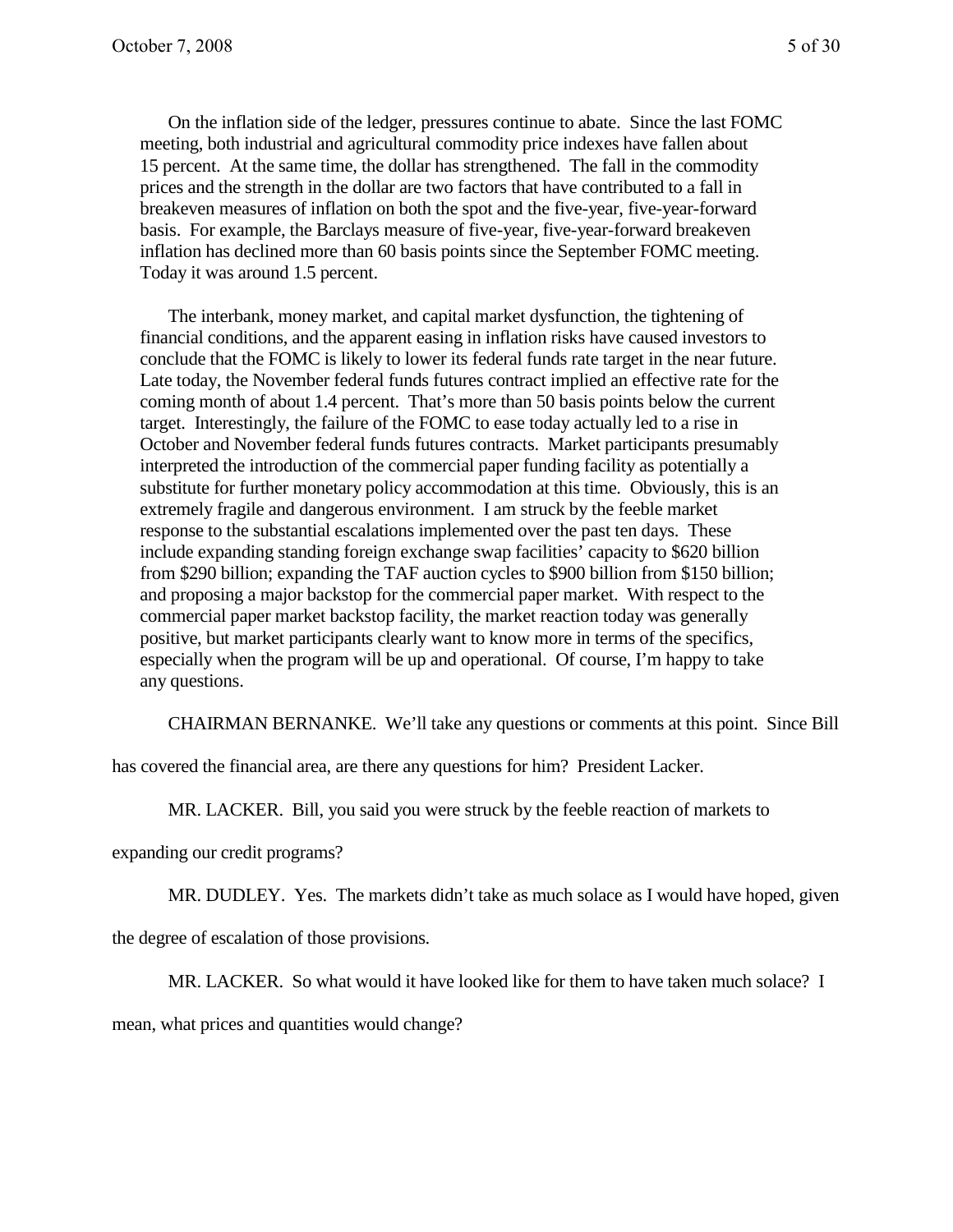MR. DUDLEY. Well, for example, I would expect that LIBOR–OIS spreads might narrow rather than widen. I might expect that equity prices would have taken some comfort from our efforts. So generally I think the reaction was somewhat disappointing, frankly.

MR. LACKER. Could it be that some fundamentals are going on there that market participants don't view it as addressing?

MR. DUDLEY. Well, a fair point is that the Federal Reserve cannot by its actions solve the balance sheet constraints of the U.S. banking system. The Federal Reserve by its actions cannot create capital for banks, and that's obviously one of the problems at the core of what is going on in the financial system.

MR. LACKER. I want to ask you about the LIBOR spread. It's pretty striking, but I'm wondering, Do you have data on the quantity of borrowing that's going on in that market and what that LIBOR figure really represents? We have a bank in our District that reports on the LIBOR panel but reports borrowing at 100 to 150 basis points below it.

MR. DUDLEY. The LIBOR panel may understate the pressure on funding costs for some banks. But if you remember, the way the LIBOR is calculated, it actually is a truncated sample size. They throw out the highs, and they throw out the lows. They get the median of people in that market. Also, other measures, such as the New York NYFR, have actually tended to be elevated relative to LIBOR, and the FX swap rate—the all-in basis for dollar funding in the FX swap market—has actually been elevated relative to LIBOR. So I think that what we're seeing in the LIBOR market is a pretty fair indication of the strains in term funding markets.

MR. LACKER. In that LIBOR panel, there are places where you can get individual banks' reports. I haven't looked in a week, but the last time I looked, the spread between the bottom bank and the top bank was over 150 basis points.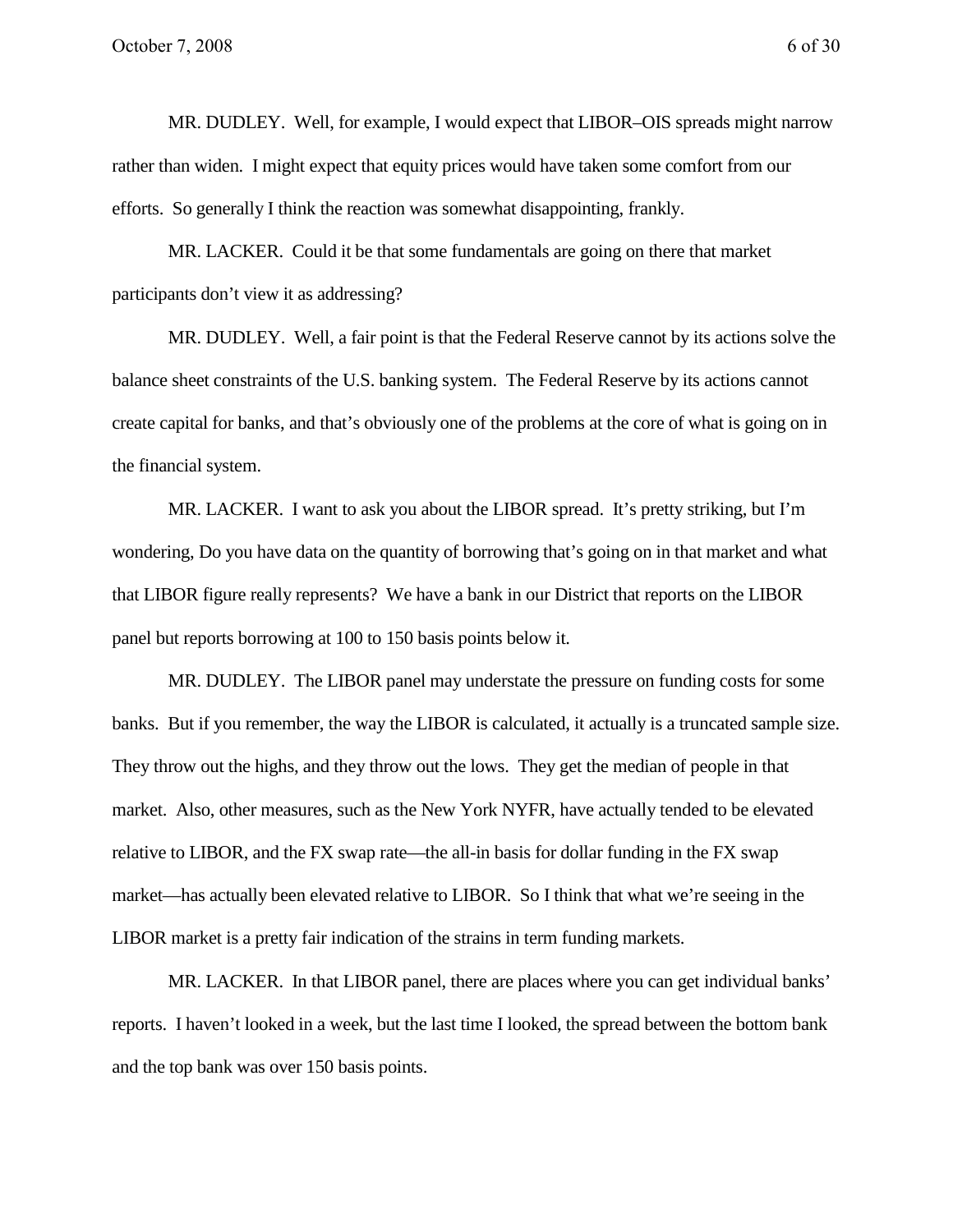MR. DUDLEY. I think the reality right now is that LIBOR does not mean very much because there's very little term funding going on at all. So I think that there are rates that are posted in LIBOR, and they pull them off. But you could argue that in some ways it's even worse than the rate that is posted because, according to the reports that we've gotten, there's just very little activity at term not just in the interbank market but in the broad array of markets.

MR. LACKER. Okay. So the LIBOR–OIS spread may be misleading—not that sensitive an indicator. If it goes up or down 50 basis points, we maybe shouldn't read a lot into that.

MR. DUDLEY. Well, I wouldn't go quite that far. Where it is today tells you that there's significant strain. I wouldn't say that, if it goes up 10 basis points tomorrow or down 10 basis points tomorrow, I would conclude that the strains had lessened.

MR. LACKER. That is what I was getting at.

CHAIRMAN BERNANKE. Other questions for Bill? President Lockhart.

MR. LOCKHART. Bill, how would you interpret yesterday's size of the TAF auction?

MR. DUDLEY. Well, the escalation in the size of the TAF auction was obviously quite significant, and I think that it tells you two things: Maybe there are limits to the demand for term funding, and maybe it represents a constraint in terms of collateral pledged at the discount window, especially given the fact that we announced the auction on Monday morning and the auction happened Monday afternoon. So it is very possible that there was a bit of a lag in terms of the ability to mobilize collateral or take advantage of that auction capacity. I thought it was actually pretty well subscribed. I think it was \$130-something billion in bids for \$150 billion of available credit. So in retrospect, I think that it was sized about right.

CHAIRMAN BERNANKE. All right. Let's go on now and hear from Larry Slifman and Nathan Sheets.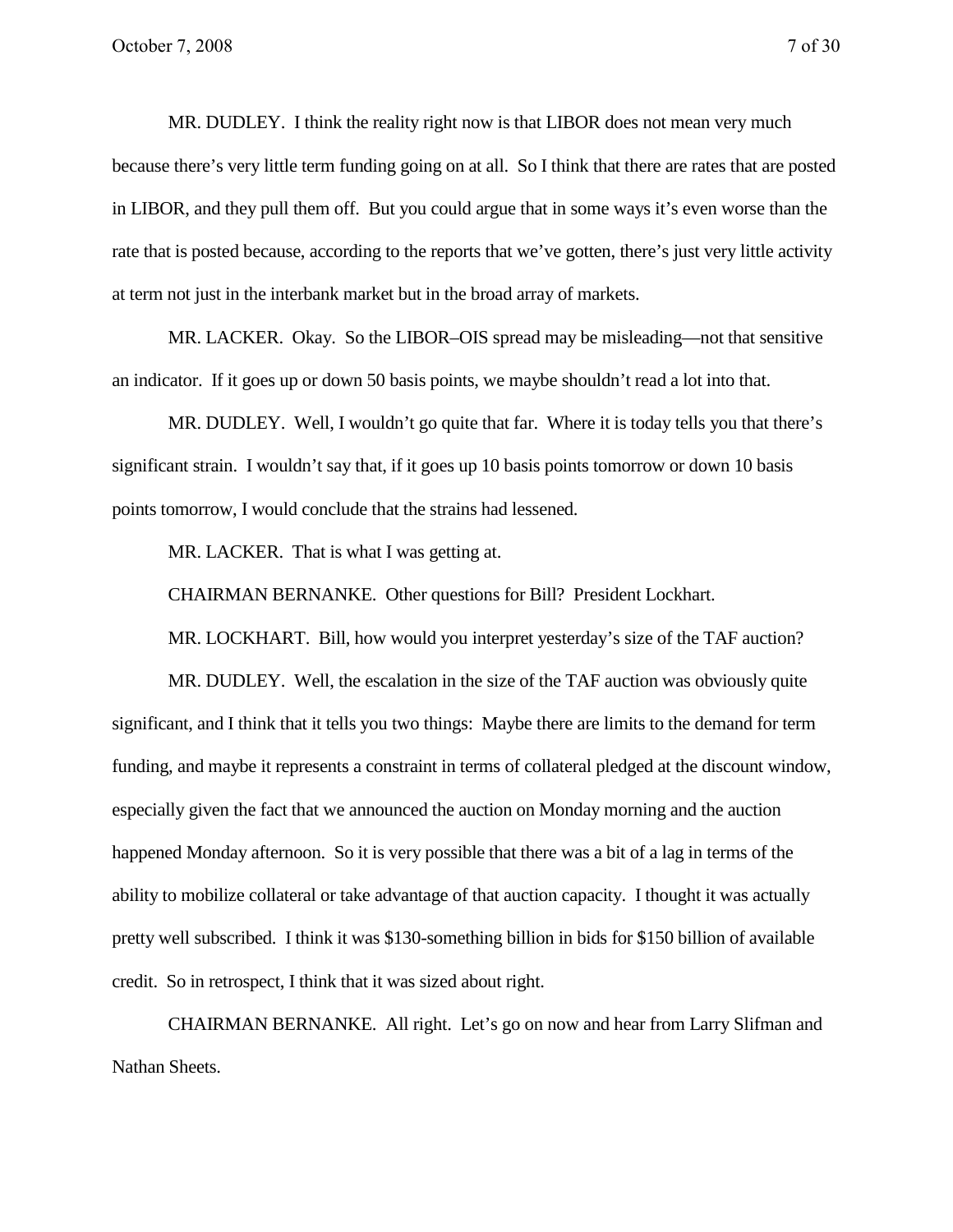MR. SLIFMAN. Let me first talk a bit about the near-term outlook. Most of the economic data that we've gotten since the September Greenbook have come in to the soft side of our expectations. The PCE number for August was surprisingly weak. Auto sales dropped sharply in September. Shipments and orders for nondefense capital goods fell in August, and in the labor market, as you know, private payrolls fell about 168,000 in September. In addition, the Boeing strike is going to last longer than we thought at the time of the September Greenbook, and the hurricane effects from Hurricanes Gustaf and Ike appear to be more substantial in terms of the production adjustments than we had been thinking at the time of the September Greenbook. So all told, we now expect GDP to be about unchanged in the second half of the year, and that's down about  $\frac{3}{4}$ percentage point since the last Greenbook.

In terms of the medium-term outlook, 2009-10, we've had important changes in some of the conditioning assumptions that we see as working through so-called conventional channels. As of this afternoon's close, the stock market is down about 20 percent since the September Greenbook. Corporate bond rates are up about 90 basis points, and the dollar is up about 3 percent since the last Greenbook. One good bit of news is that oil prices are down about \$13 per barrel since we put the September Greenbook to bed. Of course, financial stress has greatly intensified. Using our usual method, which we described in the box in Part 1 of the Greenbook, we now think that the intensification of financial stress since the September Greenbook would subtract nearly 1 percentage point from real GDP growth in 2009. The stock market has clearly been a moving target for us as we've been trying to put this all together and assess the outlook for next year and 2010. But using this afternoon's close as the starting point, real GDP now is projected to rise only about ½ percent over the four quarters of 2009 and then to pick up to an increase of about 2½ percent in 2010. With that growth rate, we would have the unemployment rate rising to about 7¼ percent by the end of 2009, and we would expect it to remain at about that level through 2010.

In terms of inflation, the recent data on core inflation pushed up our estimate of core PCE price inflation in the third quarter to more than 3 percent. That's about  $0.2$ percentage point higher than in the September Greenbook, but we expect that to ease back off in the fourth quarter and come down to a rate of about 2½ percent. For the medium term, core inflation is expected to slow over the remainder of the forecast period. We think that the pass-through from import and energy prices will abate, and of course, the additional slack that we now have in the forecast also could relieve some pressure on inflation. In terms of the overall inflation rate, we expect energy and food price increases to taper off, and so we would see PCE price inflation slowing to about the same rate as core inflation. Specifically, we would see inflation at about 2 percent in 2009 and about 1.7 percent in 2010. Nathan now has a few comments he wants to add.

MR. SHEETS. Since the last Greenbook, the economic indicators for the foreign economies have generally surprised us on the downside, notwithstanding the fact that our expectations in the Greenbook for foreign growth were already pretty grim. In the euro area, measures of consumer and business sentiment have continued to retreat. Industrial production has moved down, and retail sales have been soft. Recent data for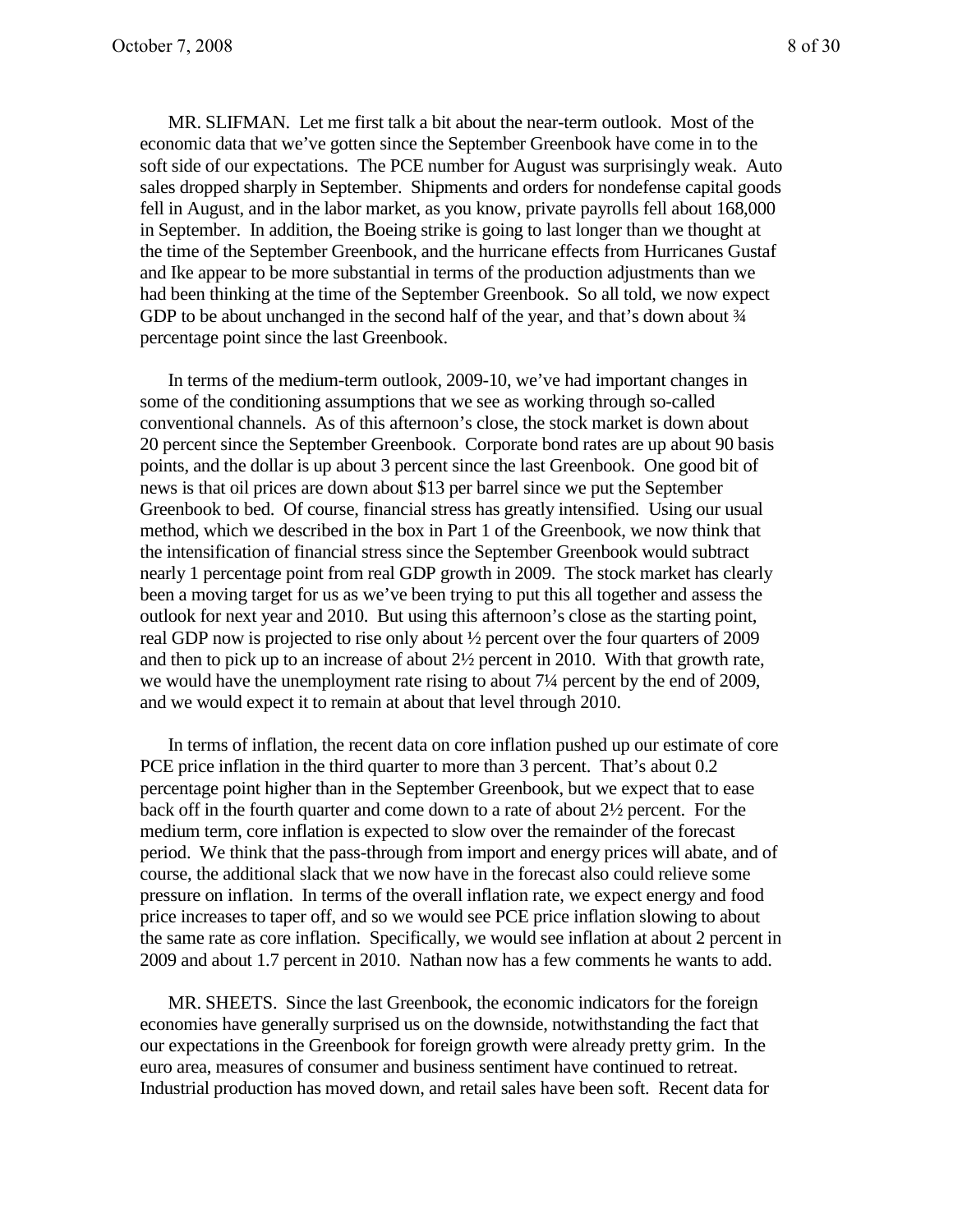the United Kingdom have continued to point to a mild contraction during the second half of this year, and notably house prices there continue to fall. In Japan, industrial production plummeted in August, recording its biggest monthly decline in more than five years, and survey data point to further declines in business and consumer confidence. Finally, in the emerging market economies, industrial production has fallen

In light of these data, we now see foreign growth in the second half of this year as likely to come in at a little less than  $1\frac{1}{2}$  percent, down  $\frac{1}{2}$  percentage point from our last forecast, with these markdowns spread about evenly between the advanced economies and the emerging market economies. We have reduced our projections for growth in 2009 almost as much. This weakening outlook for global activity has been largely driven, as Bill has described, by a marked deterioration in financial conditions in both the advanced and the emerging market economies. Since the last FOMC meeting, equity markets have fallen sharply in numerous countries. Risk premiums on many types of assets have risen, and conditions in short-term funding markets have worsened further. These difficult financial conditions threaten the outlook for foreign growth going forward both by weighing on sentiment in financial markets and by potentially limiting the flow of credit to the economy.

in a broad set of countries, and exports have softened significantly.

If there is any good news for me to report, it's that the softening outlook for global growth has continued to put downward pressure on the price of oil and other commodities. Oil prices have been extraordinarily volatile over the last month, lurching up and down in response to a number of factors, including the effects of the two hurricanes, shifting expectations regarding global growth, and financial turbulence. On net, as Larry mentioned, the price of WTI is down about \$13 a barrel since the Greenbook and down over \$55 per barrel from its peak in mid-July. Prices for many nonfuel commodities have fallen sharply since the FOMC meeting, including price declines of more than 10 percent for copper, nickel, and rubber, and more than 20 percent for corn and soybeans. Headline inflation remains elevated in the advanced foreign economies. Notably, U.K. inflation in August reached 4¾ percent, a 15-year high. In contrast, the most recent CPI data for the euro area hint at some deceleration, with inflation moving down from over 4 percent in July to 3.6 percent in September. Going forward, there are good reasons to expect inflation in these economies to abate, given the recent sharp decline in commodity prices and emerging slack in their economies. Inflation rates in the emerging market economies appear to be cresting for similar reasons.

In the midst of these events, the dollar has remained quite resilient, rising about 3 percent since the last FOMC meeting. In our view the currency markets earlier this year had priced in expectations that the major foreign economies would remain largely resilient despite U.S. slowing. As the growth prospects for the foreign economies have deteriorated, the relative attractiveness of the dollar has increased. This, along with the sustained demand for dollar funding in global financial markets, seems to have buoyed the dollar of late.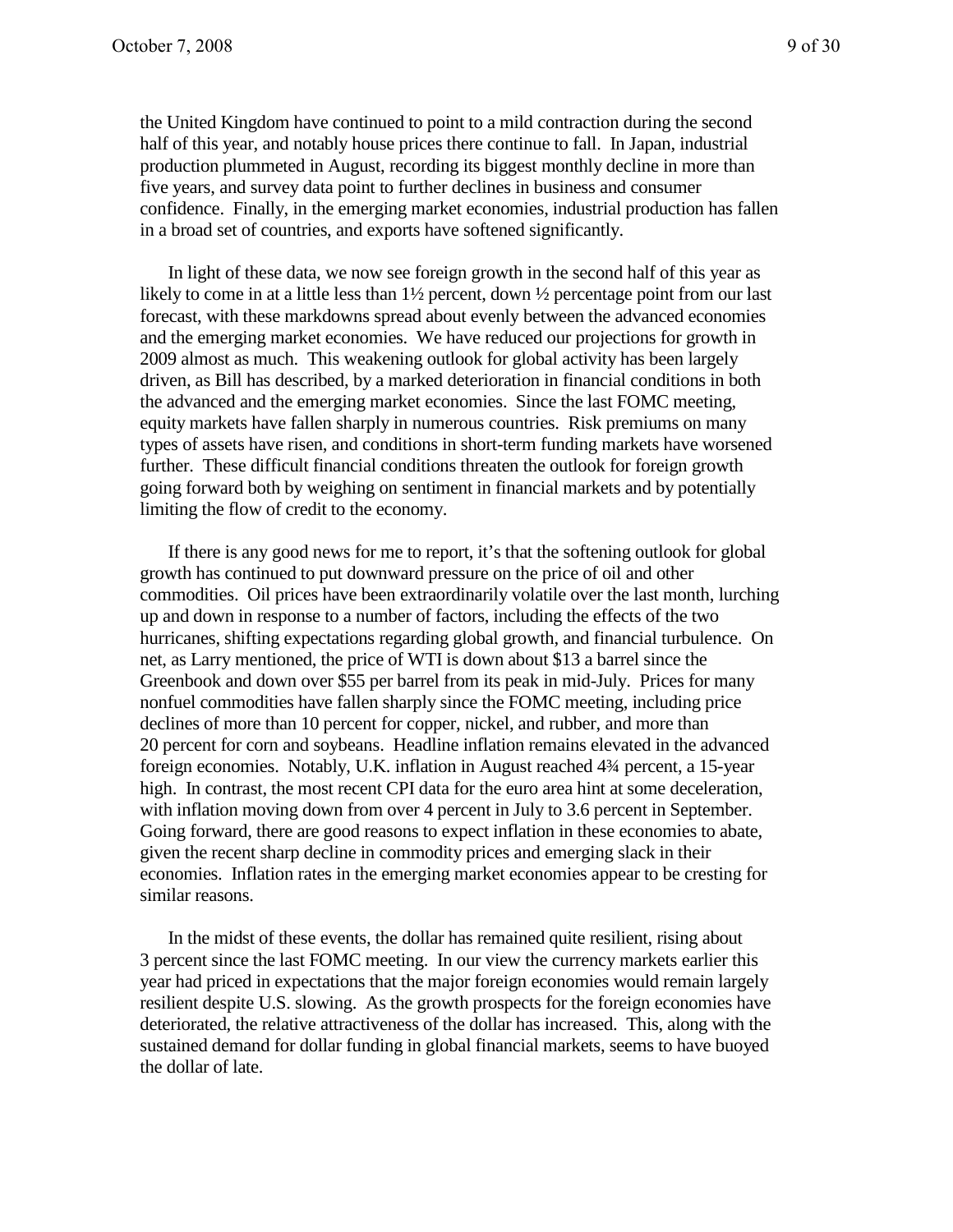Finally, given the weaker path of foreign activity and the stronger dollar, we now expect export growth to be somewhat less robust than was the case in our previous forecast and, consequently, net exports to be less supportive of U.S. economic growth over the next two years. Nevertheless, net exports are still expected to contribute a positive 0.5 percentage point to growth in the second half of this year and about 0.3 percentage point in 2009. We are happy to take your questions now.

CHAIRMAN BERNANKE. Are there questions for Larry or for Nathan? Governor Kohn.

MR. KOHN. Larry, what were the policy assumptions under your forecast?

MR. SLIFMAN. We maintained the same path as in the September Greenbook.

CHAIRMAN BERNANKE. President Fisher.

MR. FISHER. Mr. Chairman, I just want to add to Nathan's discussion but join it with the credit road. I spent this afternoon with the National Retail Federation. These are CEOs of Home Depot to JCPenney's to Ann Taylor, et cetera. One thing that I've been concerned about has been Chinese pressures in terms of their selling prices. As you know, these were being elevated—for example, in women's wear, 8 percent across the board. What is interesting is that, in the past two weeks, it has completely changed. They will deal only with those they consider to be creditworthy buyers, and they've now negotiated that price all the way back to last year's levels, as long as you are creditworthy. If you're not creditworthy in their opinion, they won't sell to you, period. So these two things are beginning to join, and I think this adds to the points that Nathan made. It's not just a matter of slack. It's a matter of unwillingness to deal with certain opposite parties—a counterparty risk of its own kind, so to speak—and it at least mitigates the concern I've had about the pass-through risk that we've talked about quite a bit. Thank you, Mr. Chairman.

CHAIRMAN BERNANKE. Thank you. Other questions for Nathan or Larry? President Evans.

MR. EVANS. Thank you, Mr. Chairman. I was jotting down some of the figures on the lending facilities and the magnitudes just to see if I had the right ballpark. You know, from the TAF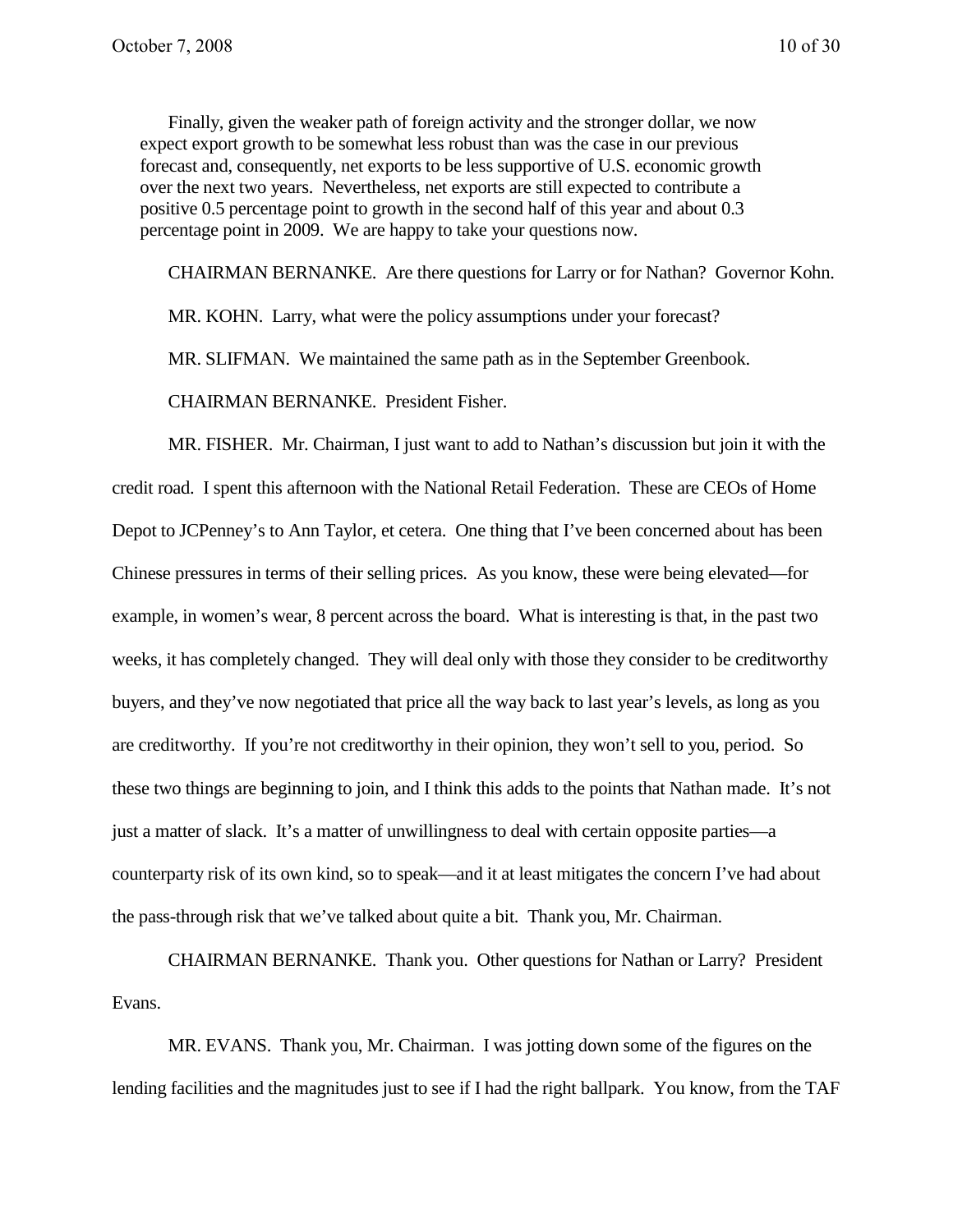to the TSLF, the primary dealer credit facility, and on down to today's facility on commercial paper, and then if you throw in the Treasury program, which is not exactly ours, and the swaps as well, I get to something like over \$3 trillion that is being put out against collateral and to be lent. Is that the right order of magnitude? I guess the question I have is whether we have any sense that this is likely to get to the point of unlocking the lending capacity that's so important to get the economy going?

### CHAIRMAN BERNANKE. Bill, do you want to tackle that?

MR. DUDLEY. Sure. I think those figures are the right order of magnitude. I looked at some figures today that, based on reasonable assumptions, you might expect the balance sheet to grow to a high of \$2.5 trillion to \$3 trillion by the end of the year. Obviously, it depends on what assumptions you make about the amount of TAF credit that is actually drawn down and the amount of swaps that are actually drawn down. But it could be that order of magnitude, and that would be exceptional. That's why getting interest-on-reserves authority was very, very important. As Brian has said in earlier briefings, interest on reserves is going to start on Thursday, and that's going to place a floor on the federal funds rate. So we think we're in a situation where we have a very important tool that will allow us to expand the balance sheet but maintain control of the federal funds rate. So we're not going to be compromising monetary policy.

CHAIRMAN BERNANKE. Other questions? Vice Chairman Geithner.

VICE CHAIRMAN GEITHNER. Could I just add something, Mr. Chairman, to what Bill said?

#### CHAIRMAN BERNANKE. Certainly.

VICE CHAIRMAN GEITHNER. I'm not sure this is the right way to think about it, but you could think about the use of our balance sheet as a necessary but not sufficient condition to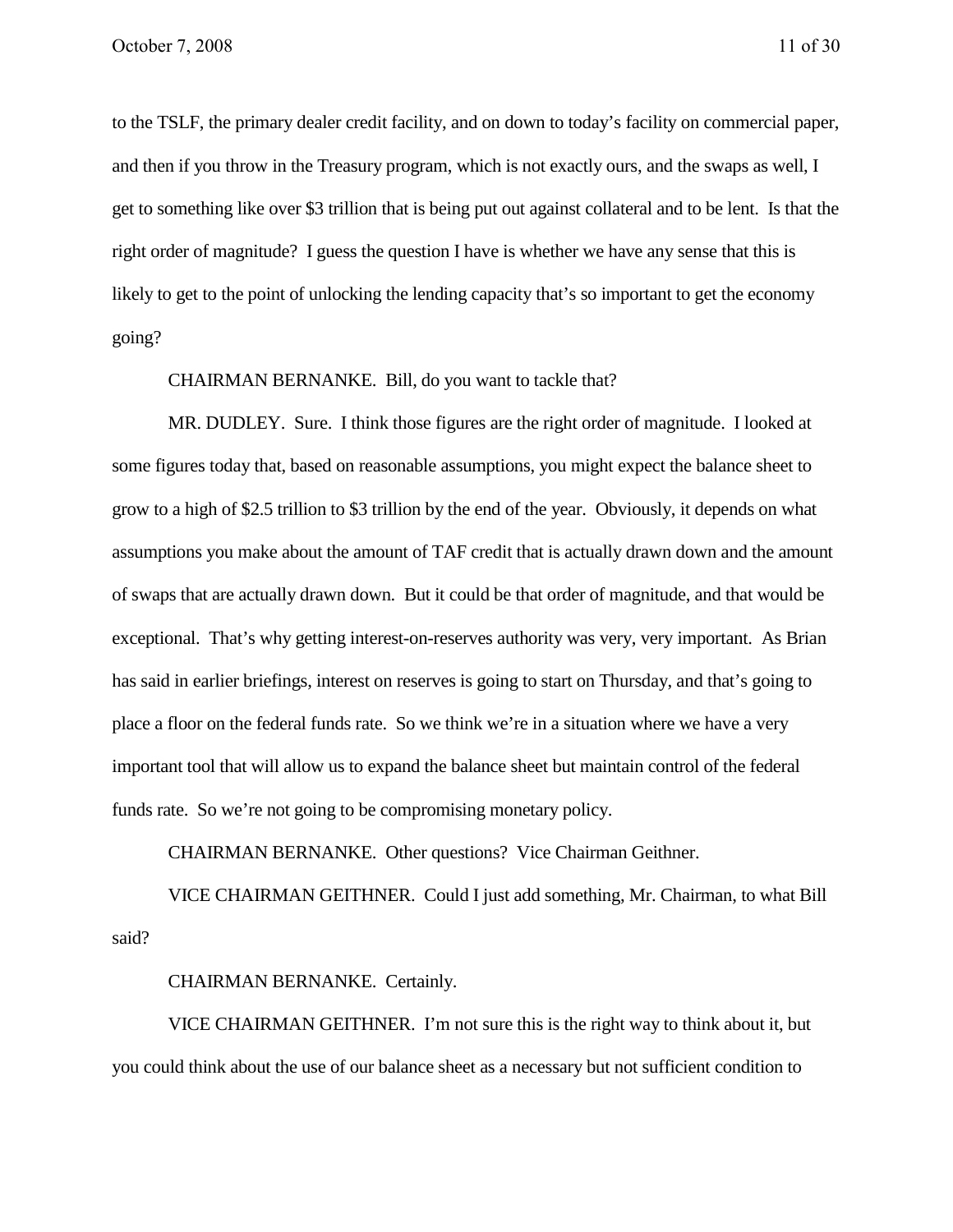achieve Charlie's objective, which is to help stabilize the financial system and make sure that intermediation begins again and that people are willing to start lending again on a scale necessary to support some reasonable outcome for the economy going forward. Our basic judgment—and I think everybody's judgment—is that it is going to require capital from the government in some mix of forms for that to happen. I don't think that any of us believes that the expansion of our balance sheet alone is going to be sufficient to achieve that outcome. That's why—and I think you all know this—the Chairman has been working so closely with the Secretary of the Treasury to make sure that the authority that the Congress passes is used in a way that has the maximum possible benefit in things that are about capital so that the probability of default of the financial system goes down and people feel more comfortable lending at term to financials.

CHAIRMAN BERNANKE. Thank you. Other questions? All right. If not, let me just say a few words. I will be brief. It's more than obvious that we have an extraordinary situation. It is not a single market. It's not like the 1987 stock market crash or the 1970 commercial paper crisis. Virtually all the markets—particularly the credit markets—are not functioning or are in extreme stress. It's really an extraordinary situation, and I think everyone can agree that it's creating enormous risks for the global economy.

What to do about it? The exchange we just had suggests that we may have disagreements about the benefits of liquidity provision. I personally think that it has been helpful. But I think we can agree that it is obviously not a panacea because, as the Vice Chairman points out, it doesn't address the underlying capital issues. That suggests that the right solutions probably have a significant fiscal element to them. However, one feature of the last few days is how striking, how uncoordinated, and how erratic some of the fiscal approaches have been—particularly in Europe, where there has been a remarkable lack of coordination in the European Union. So the fiscal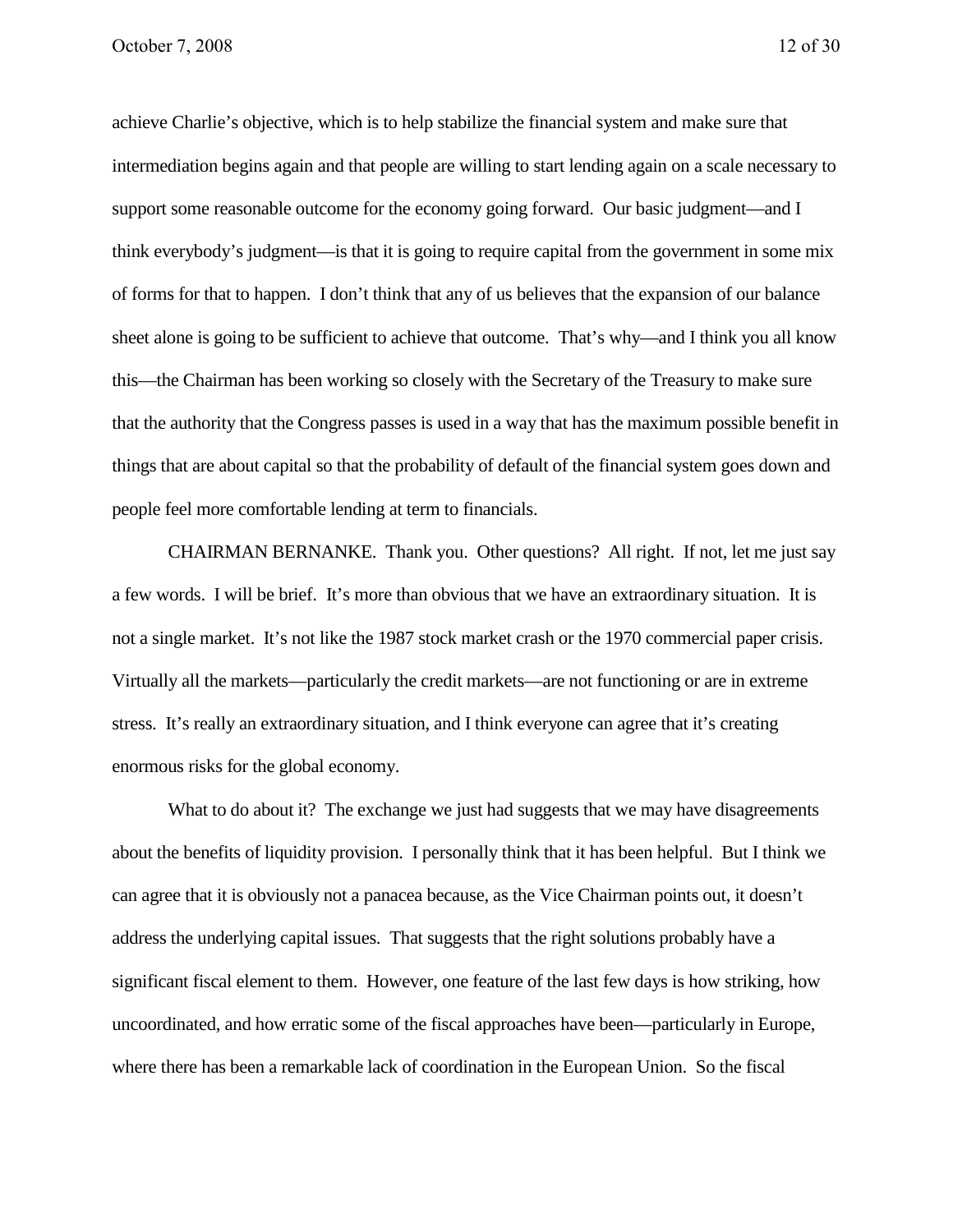solutions are coming, but they're not there yet, and it is going to be a while. We need greater clarity on those issues. We had a meeting today on the Treasury's authority, and they are hoping in the next few weeks to begin to provide greater clarity, which will be very helpful. But I think that, if we can find some kind of bridge, it would be helpful, and that's what this meeting is about.

Although the financial markets are the dramatic element of the situation, I think we can make a case for easing policy today on the macro outlook, as given by Larry and Nathan. I won't go into detail. I think it's fairly clear. You look first at inflation, and you see the remarkable decline in commodity prices, the appreciation of the dollar, and the decline in breakevens. The 10-year breakeven this morning was about 1.35. Of course, that could be a noisy indicator, but certainly it's quite low. I would say that, in terms of activity and the relation to inflation, we don't have to rely on any flat Phillips curves here. We have a global slowdown, and the implications for commodity prices are first order for our inflation forecast. It is never safe to declare inflation under complete control, and I certainly don't claim that no risks are there; but clearly the outlook for inflation is not looking nearly so threatening as it may have in the past.

On the economic growth side, what is particularly worrisome to me is that, before this latest upsurge in financial stress, we had already seen deceleration in growth, including the declines, for example, in consumer spending. Everyone I know who has looked at it—outside forecasters and the Greenbook producers here at the Board—believes that the financial stress we are seeing now is going to have a significant additional effect on growth. Larry gave some estimates of unemployment above 7 percent for a couple of years. So even putting aside the extraordinary conditions in financial markets, I think the macro outlook has shifted decisively toward output risks and away from inflation risks, and on that basis, I think that a policy move is justified.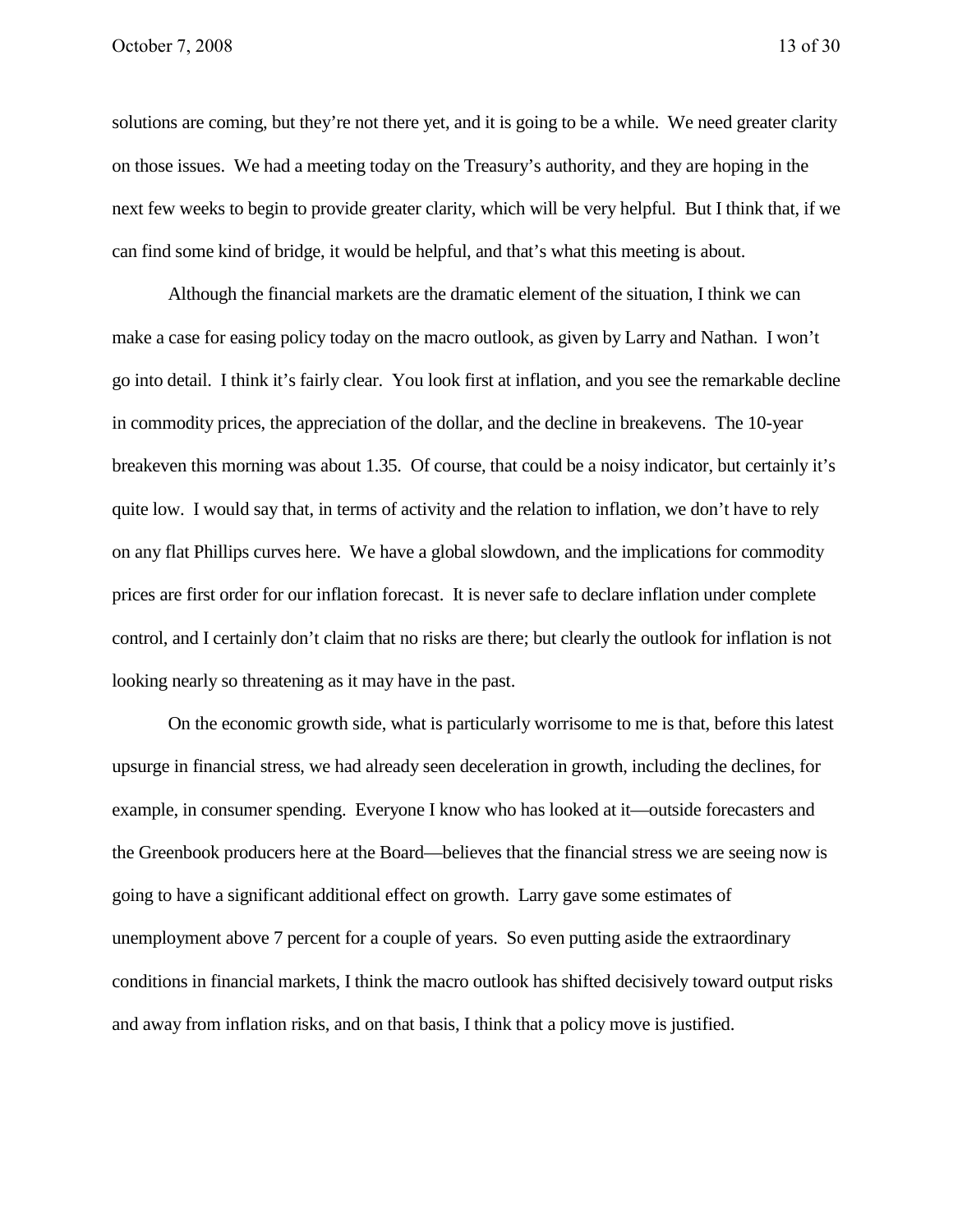I should say that this comes as a surprise to me. I very much expected that we could stay at 2 percent for a long time, and then when the economy began to recover, we could begin to normalize interest rates. But clearly things have gone off in a direction that is quite worrisome. One could legitimately ask questions about the transmission mechanism under these conditions, and I think those are good questions. But first it seems to me that we can, to some extent, offset costs of credit through our actions, even if spreads are wide. Second, to the extent that the global coordination creates some more optimism about the future of the global economy, we may see some improvements in credit spreads. We may not, but it seems to me that this is the right direction in which to go.

Despite everything that's happening, I might not be bringing this to you at this point, except that we have the opportunity to move jointly with five other major central banks, and I think the coordination and cooperation is a very important element of this proposal. First of all, again, I mentioned before the lurching and the lack of coordination among fiscal authorities and other governments. I think it would be extraordinarily helpful to confidence to show that the world central banks are working closely together, have a similar view of global economic conditions, and are willing to take strong actions to address those conditions. I think that there is a multiplier effect, if you will. Our move, along with these other moves, will have a stronger effect on the global economy and on the U.S. economy than our acting alone. Moving together has other benefits. Just to note one, we can have less concern about the dollar if we're all moving together and less concern about inflation expectations given that all the banks are moving and all see the same problem.

There is a tactical issue. I think the real key to this is actually the European Central Bank. They have had some difficulty coming to the realization that Europe would be under a great deal of stress and was not going to be decoupled from the United States. They made an important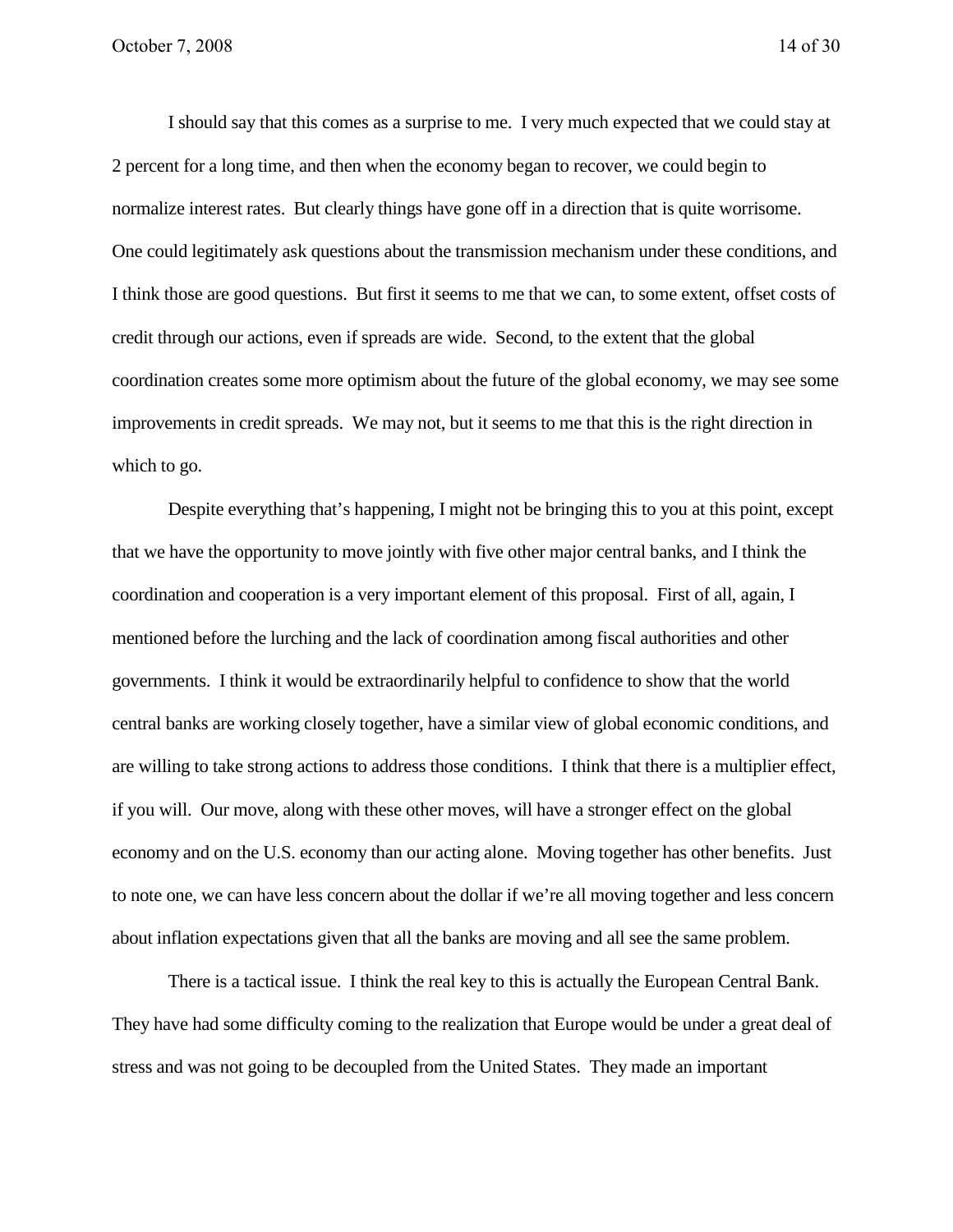rhetorical step at their last meeting to open the way for a potential cut, but I think that this coordinated action gives them an opportunity to get out of the corner into which they are somewhat painted and their move will have a big impact on global expectations about policy responsiveness. So, again, I think the coordination is a very important part of this.

I want to say once again that I don't think that monetary policy is going to solve this problem. I don't think liquidity policy is going to solve this problem. I think the only way out of this is fiscal and perhaps some regulatory and other related policies. But we don't have that yet. We're working toward that. We are in a very serious situation. So it seems to me that there is a case for moving now in an attempt to provide some reassurance—it may or may not do so—but in any case, to try to do what we can to make a bridge toward the broader approach to the crisis.

So that's my recommendation, that we join the other central banks in a 50 basis point move before markets open tomorrow morning. If we proceed in that direction, there are, as I mentioned, two statements. Brian, do the Presidents have the joint statement?

MR. MADIGAN. They do not.

CHAIRMAN BERNANKE. All right. I'm going to read the joint statement by central banks, which has been negotiated with the other central banks. So we really can't edit this one because of the negotiations that have already taken place. However, you should already have the FOMC statement. So here's the joint statement by central banks:

"Throughout the current financial crisis, central banks have engaged in continuous close consultation and have cooperated in unprecedented joint actions such as the provision of liquidity to reduce strains in financial markets. Inflationary pressures have started to moderate in a number of countries, partly reflecting a marked decline in energy and other commodity prices. Inflation expectations are diminishing and remain anchored to price stability. The recent intensification of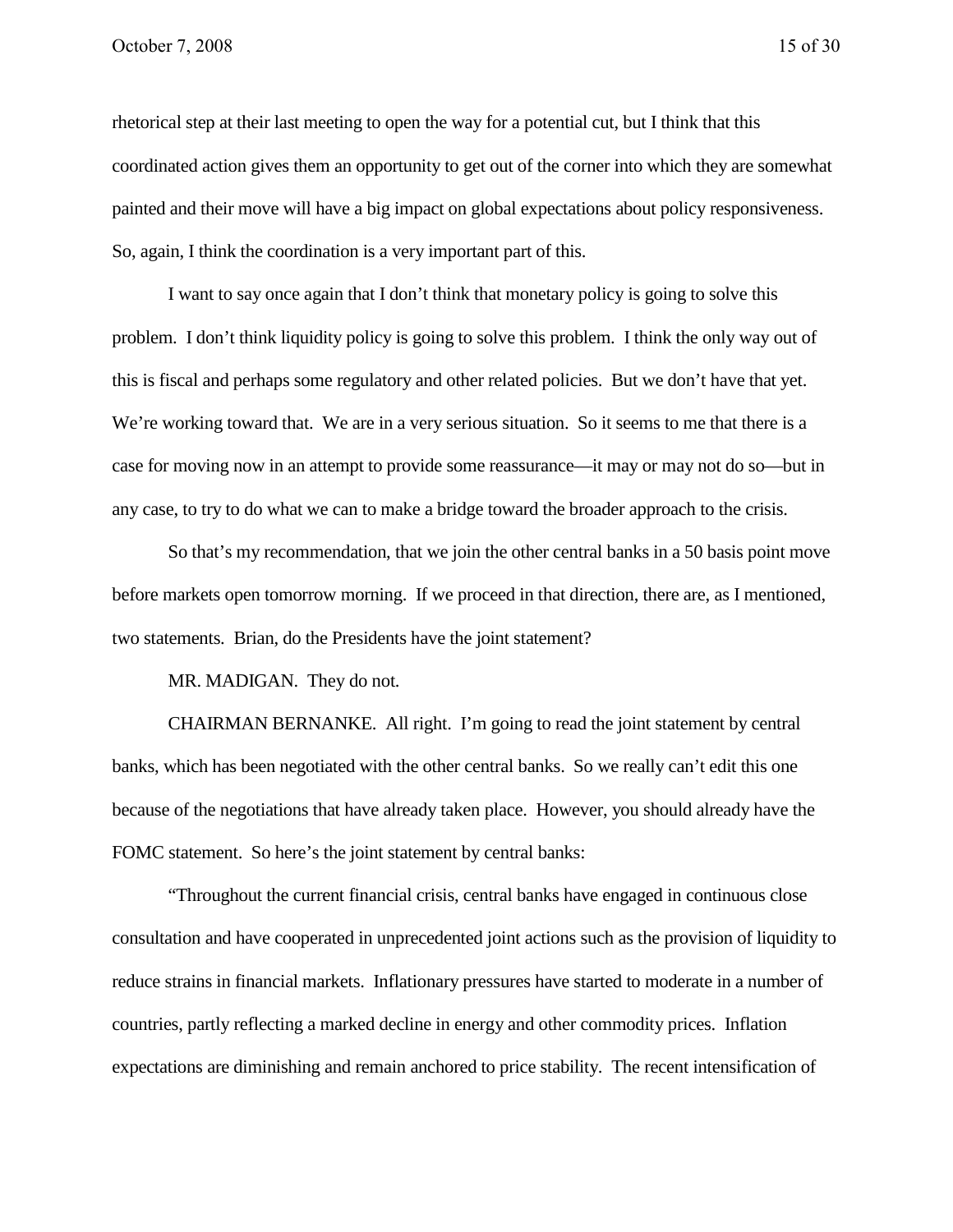the financial crisis has augmented the downside risks to growth and thus has diminished further the upside risks to price stability. Some easing of global monetary conditions is therefore warranted. Accordingly, the Bank of Canada, the Bank of England, the European Central Bank, the Federal Reserve, Sveriges Riksbank, and the Swiss National Bank are today announcing reductions in policy interest rates. The Bank of Japan expresses its strong support of these policy actions."

So that would be the joint statement. Then we would issue separately on our website the FOMC statement. Let me stop there and open the floor for comments on the action, on the general situation, on the statement, or whatever you would like to talk about. Would anyone like to speak? President Yellen.

MS. YELLEN. Thank you, Mr. Chairman. I strongly support your proposal to cut the federal funds rate by 50 basis points today and the wording of the statement. I'm pleased that the FOMC will take this step as part of a coordinated program with other central banks. In my opinion, a larger action could easily be justified and is ultimately likely to prove necessary. We're witnessing a complete breakdown in the functioning of credit markets, and it is affecting every class of borrowers. The financial developments are dangerous and are having a pronounced impact on the economic outlook. The outlook has deteriorated very sharply, and even so, I still see the risks to the downside. Moreover, recent data on consumer and capital spending and on housing confirm that a sharp contraction in domestic demand is under way. As far as I'm concerned, for the reasons you gave, inflation risks have diminished markedly. Indeed, in a contraction as severe as that which is now on the horizon, I anticipate that inflation will decline noticeably below my own estimate of price stability. I think the Board has taken a wide array of creative and massive actions to provide liquidity to the credit markets. I think these are very appropriate and necessary. I hope we will do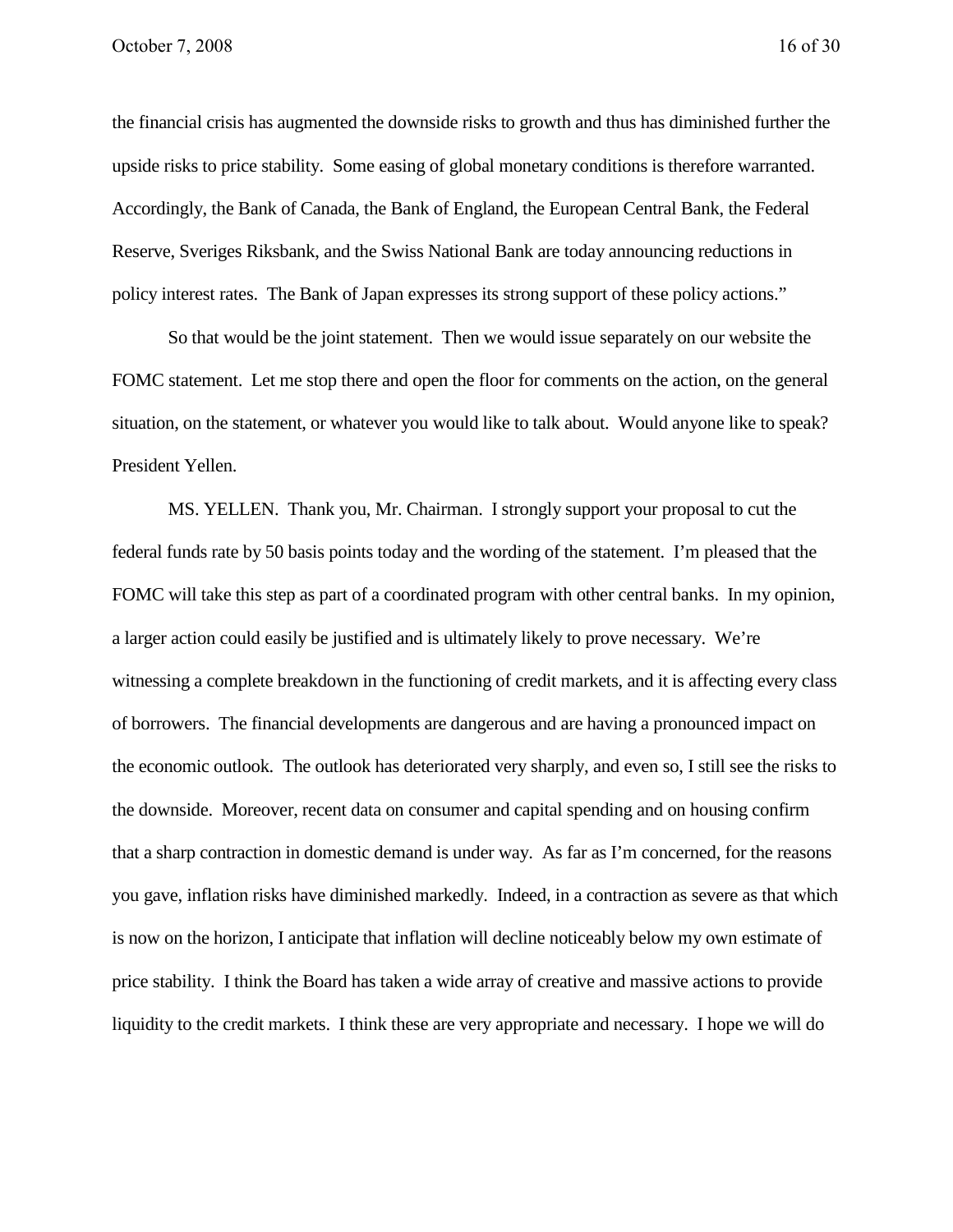more, but they are not completely a substitute for cutting the federal funds rate. I think that's an important complement to the liquidity actions.

CHAIRMAN BERNANKE. Thank you. Vice Chairman Geithner, you had a two-hander?

VICE CHAIRMAN GEITHNER. I just wanted to point out that I have assembled a historic coalition in New York of hawks on both sides of me today in support of your proposal. They have agreed to join me here in New York as a gesture of support for your proposal.

CHAIRMAN BERNANKE. Somebody send me a photograph.

MR. FISHER. Mr. Chairman, we enjoy visiting Third World countries. [Laughter]

MR. PLOSSER. We just thought we would outflank him, but we haven't succeeded.

CHAIRMAN BERNANKE. I don't know where to go from there. [Laughter] Are there any other comments? President Plosser.

MR. PLOSSER. Thank you, Mr. Chairman. I'd just like to make a couple of observations and perhaps ask a question and make maybe one observation about language. As a general proposition, I do not like intermeeting cuts. I think they signal more panic than they do stability. On the other hand, I think this is an opportunity, given what the other central banks are doing, that might prove to be an exception to that. So I am reluctantly or modestly comfortable with this, however you want to characterize it, because I don't think that anything that we do today—cutting the funds rate 50 basis points or whatever—is going to make the next couple of months in terms of the overall economy any less painful. They won't be felt in the real economy for some time to come. They may provide some solace to the markets. I hope that they will. I wouldn't bet the ranch on that, but I do think that the coordinated effort might be helpful. I like in the statement the stressing of the point that, as you put it, this is based on a deteriorating economic outlook, and I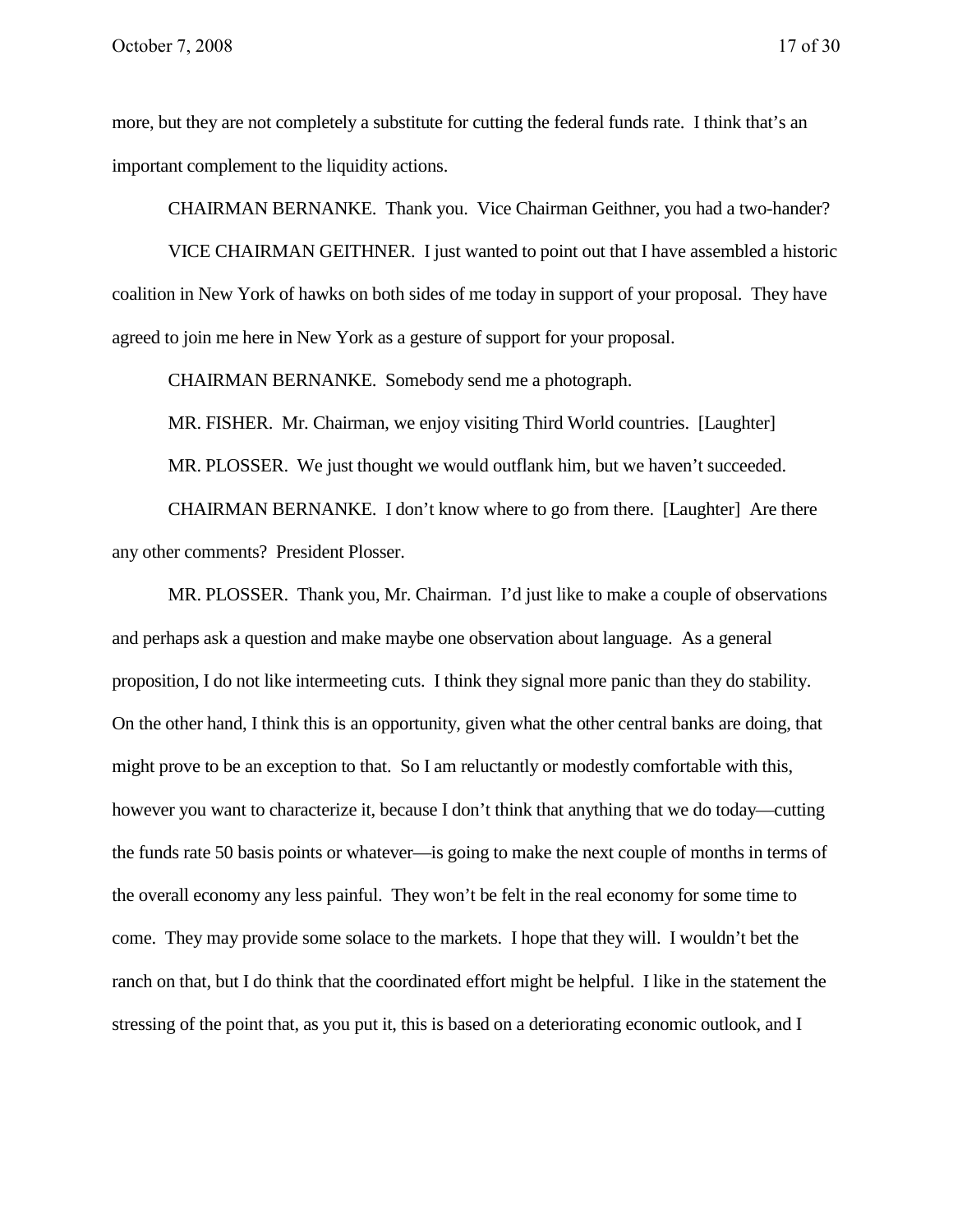think it is very important that we continue to emphasize that point as opposed to just volatility in the financial markets. So I feel that's very helpful.

I have one question. President Yellen alluded to this, and I would like your thoughts on this, Mr. Chairman. Obviously, as we have been experiencing over the last year, things have seemed to change very rapidly at times, sometimes in surprising ways and in ways that we couldn't anticipate. But I have stressed in past meetings the importance for us of thinking not just about a funds rate decision on any given day or at any given meeting but about what we think the path should look like. So rather than just considering our action today, we obviously have a scheduled meeting coming up in a few weeks. Do you think that this is the precursor, as President Yellen suggested, to perhaps additional cuts, and where do you think a likely path might take us going forward, given that this is an intermeeting cut?

My last comment has to do with the language, and I'd just like to make an observation about the sentence on inflation. It reads, "Inflation has been high, but the Committee believes that the decline in energy and other commodity prices and the weaker prospects for economic activity have materially reduced the upside risks to inflation." I guess I would make two observations, Mr. Chairman. One, that seems to be a much stronger statement about the reduction in the prospects for inflation than actually you gave in your speech today, where you emphasized that it had been reduced but that there continues to be lots of uncertainty and inflation continues to need monitoring. I would put on the table for discussion that we change the phrase "materially reduced" to these things have "mitigated near-term upside risks to inflation." Clearly commodity and oil prices have both mitigated the expectational channel for inflation in the near term. But I'm not necessarily convinced—and it's very model dependent—as to what inflation might do in the latter part of '09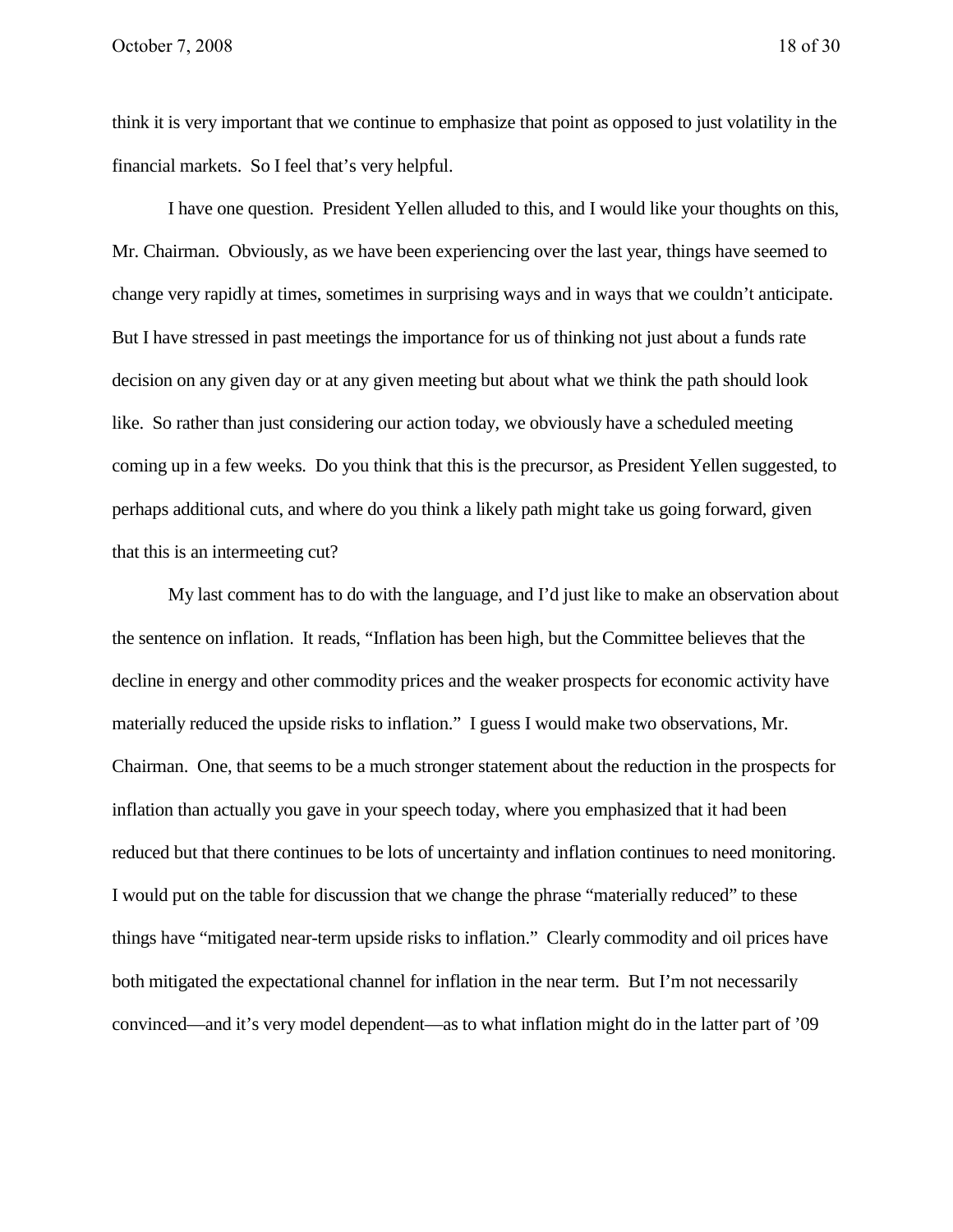and so forth. So I think that we should emphasize that the inflation risks for the near term have been mitigated as our rationale there. Thank you, Mr. Chairman.

CHAIRMAN BERNANKE. To respond to your question, I am not planning any particular action at the regular meeting at this point or any particular recommendation. Obviously, given how quickly things are changing, the world could be very different then from the way it is now. I think this is a good opportunity to move with the other central banks, as you mentioned.

Thinking about funds rate paths, we all have to be aware that we are, in fact, now at a very low level, and there are serious questions about the functioning of markets and the economy at extraordinary low levels of interest rates. So that constraint is going to be an issue, and it will affect our decision as we think about it. But I feel rather unconfident about predicting the path of rates six months in the future because I'm not quite sure what is going to happen tomorrow at this point. Let me turn to President Stern.

MR. STERN. Thank you, Mr. Chairman. I support reducing the funds rate target 50 basis points and doing it now. I think we ought to take advantage of the situation that has arisen with regard to coordinated action with other central banks. That seems to me to be important and appropriate at this point, given the extraordinary circumstances that we confront.

I'd just make a couple of other comments. Larry Slifman marked down the economic outlook for the next several quarters for sure and I guess longer than that. If I were doing my forecast today, I would mark down the near-term outlook even more. It seems to me that the restraints on the economy together with the nature of the incoming evidence suggest that the nearterm outlook at least is not terribly promising—not that we can do very much about that, of course. But I think maybe more important, I have been one who for some time thought that it was likely that inflation would diminish relatively quickly. That apparently isn't going to happen or didn't happen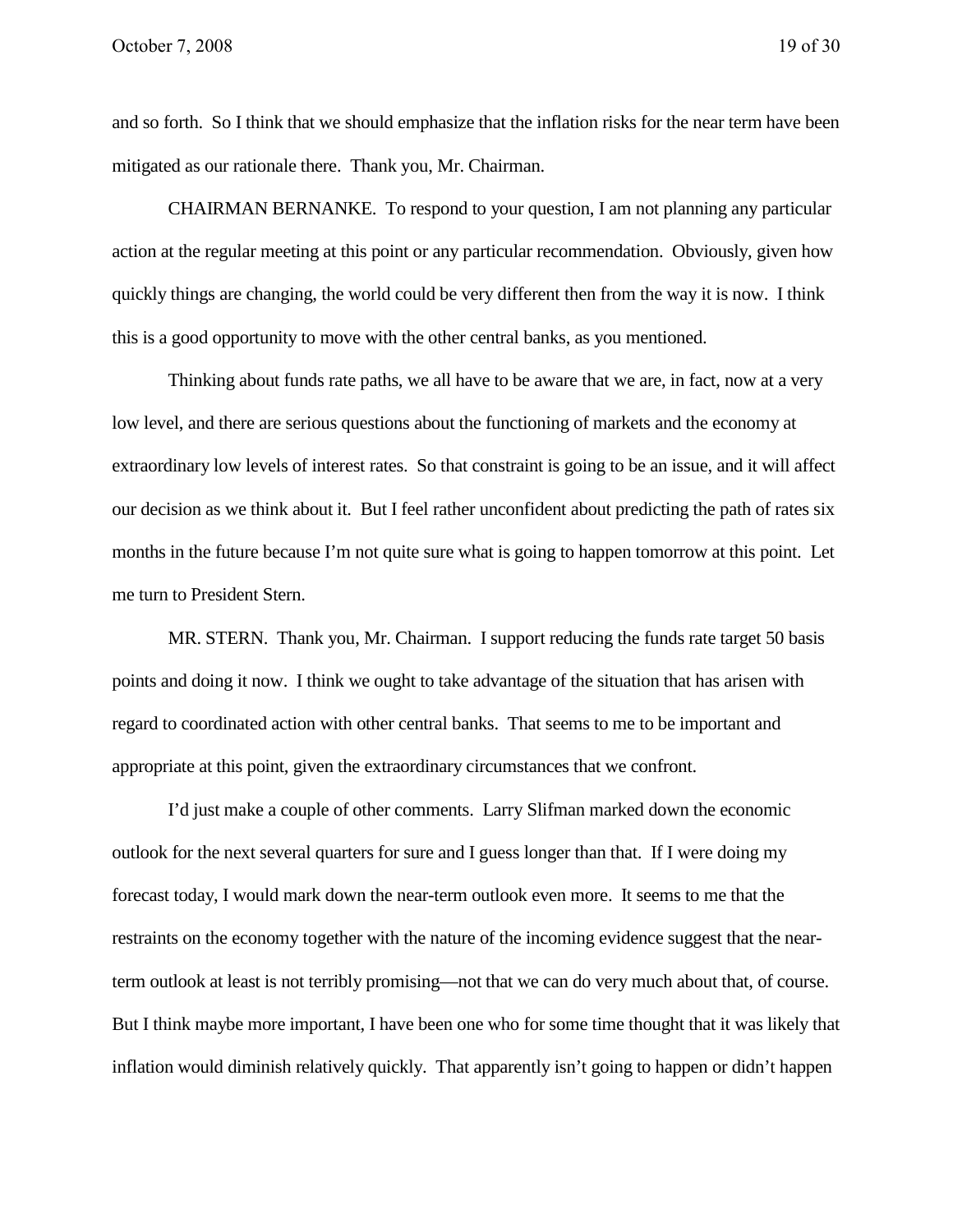in the third quarter as measured by core, but the incoming evidence both nationally and globally suggests to me that inflation risks have diminished. I've expected that to be the case. It seems to be unwinding in that fashion. Obviously I didn't anticipate the path of commodity prices and the stress in the financial markets to the degree that it has occurred, but they only reinforce my confidence that inflation, in fact, will run lower from here. Thank you.

CHAIRMAN BERNANKE. Thank you. President Evans.

MR. EVANS. Thank you, Mr. Chairman. I'd like to say that your own commentary touched on almost all the issues that I had in front of me. I can support this action. I'm not sure it's the ideal time, but I can certainly support this. I agree with you that I think inflationary pressures will be coming down. I think that we're looking at significant resource slack. Commodity prices are coming down, and the prospects for growth are not good at all. I think the only thing keeping us from calling this a recession is the official people who are in charge of doing that.

I don't want you to misinterpret my question about our balance sheet and the size of what we're extending to the markets when I asked about \$3 trillion when I added in the Treasury proposal. Clearly there is a lot of financial stress out there, and I think that we're facing a very substantial credit crunch of unusual proportions. I agree that these facilities are attempting to unlock the lending capacity, as Vice Chairman Geithner mentioned. I think that's extremely helpful. I just have concerns—these are very, very large, unprecedented actions—and I'm sure that everybody else shares them as well. I'm reasonably confident that there's adequate risk management in terms of the collateral, but this is certainly something that we all should be concerned about.

You also mentioned the transmission mechanism. I normally don't think that timing issues are that important. But when we cut the funds rate tomorrow morning and when the headwinds are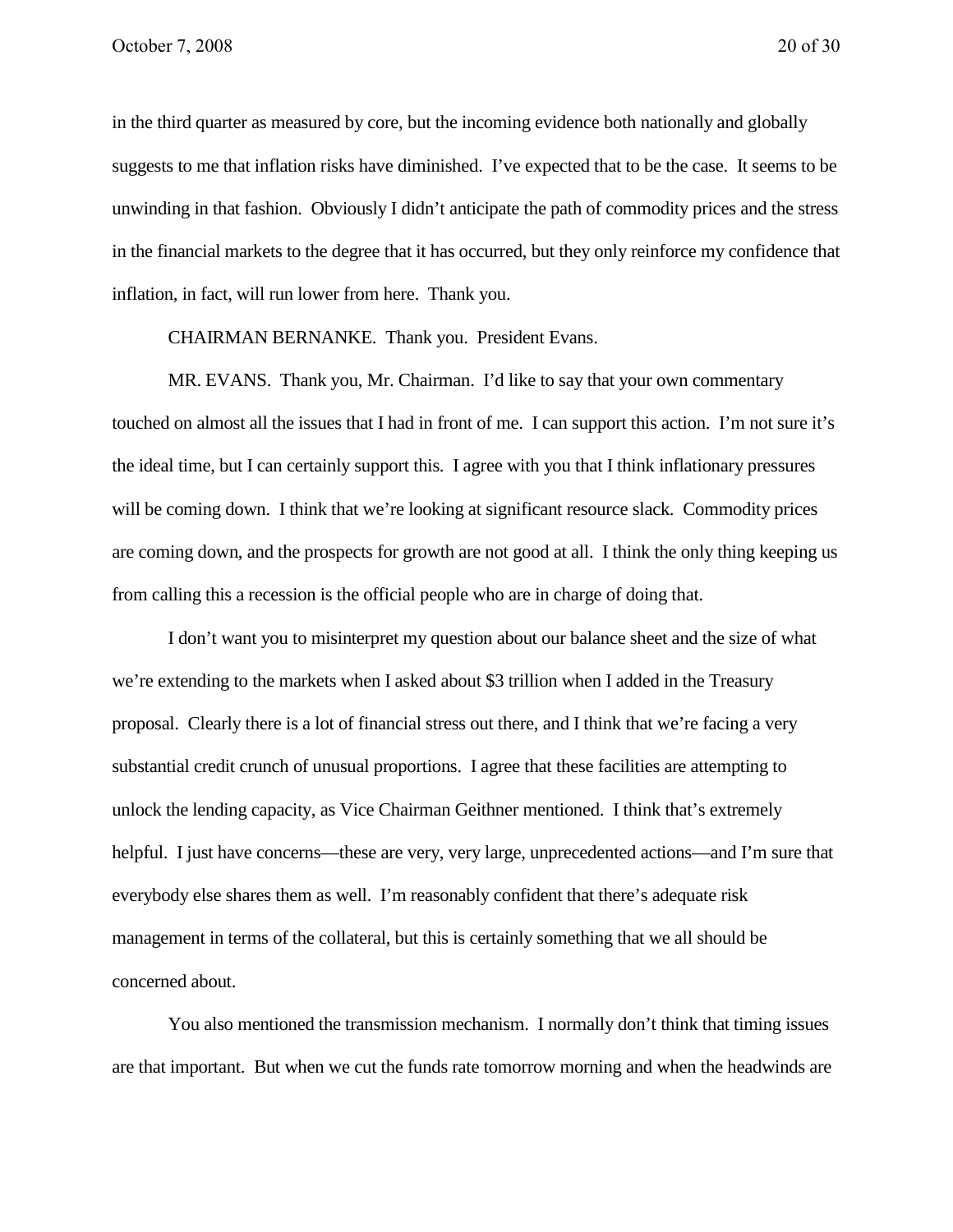still the predominant factor, I just wonder whether or not the economy will notice. I think that ultimately the liquidity will continue to flow out, and it will have some effect, but I don't know how large it will be, and that is a risk. Nevertheless, the opportunity to take a coordinated action with the foreign central banks that you mentioned is very important, and as President Plosser and you already mentioned, I'm not sure what this means for future actions, but we're not very good at being able to say how the economy is going to go from here. So I can support this action. Thank you, Mr. Chairman.

CHAIRMAN BERNANKE. Thank you. Governor Kohn.

MR. KOHN. Thank you, Mr. Chairman. I support the proposal for all the reasons that others have given. I think the incoming data and the events of the last month or so suggest a major downward revision to expected income and a substantial revision to expected inflation. On the income side, we still have very substantial downside risk. This is a credit crunch. Banks won't lend to each other. It's hard to imagine that they will lend much to households and businesses unless they perceive those households and businesses to be super-safe borrowers. I think there's a real risk of a very sharp downturn in the economy here. It's not my modal forecast, but I think that tail has gotten very fat. So even on a mechanical basis, a Taylor rule or something like that on a forecast basis would justify a 50 basis point cut in the funds rate. But this isn't about mechanics. We're in the middle of a crisis of confidence, really, in the financial markets, and I think part of the dynamic that we're seeing out there is concern about how the financial markets and the economy will interact.

I agree with everyone else that a cut in the federal funds rate is certainly not a panacea. It's not going to restore confidence instantaneously. But I do think the coordinated action by the central banks will have an effect around the edges on interest rates and on the cost of capital, but even more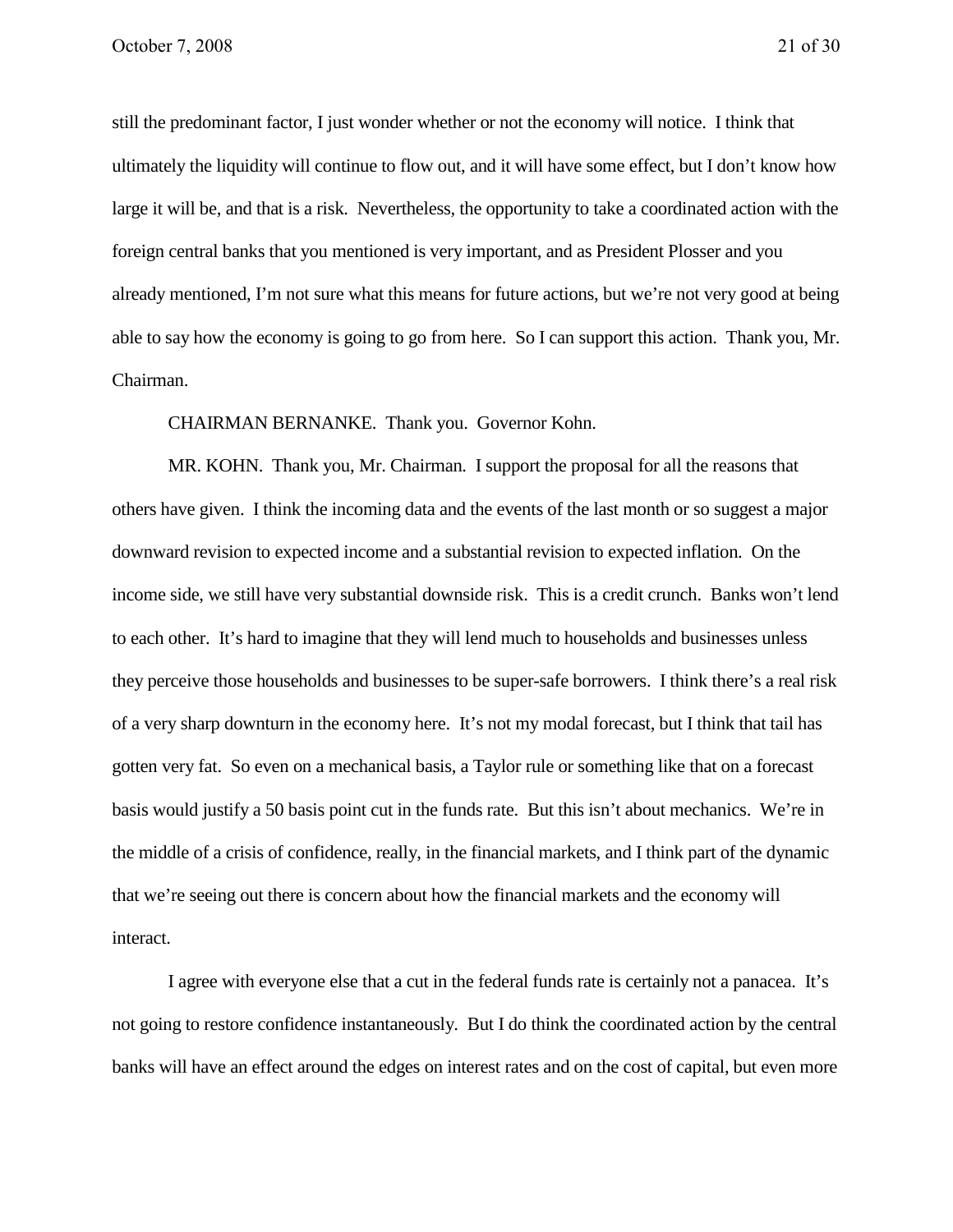in confidence that at least some functions here are operating—people are consulting internationally and are willing to take decisive action. It's not going to be sufficient to get us out of where we are, but I think it's a necessary step. Thank you, Mr. Chairman.

CHAIRMAN BERNANKE. Thank you. President Rosengren.

MR. ROSENGREN. Economic and financial conditions have deteriorated significantly. I strongly support a 50 basis point reduction, and I would not change the language. Thank you, Mr. Chairman.

CHAIRMAN BERNANKE. Thank you. President Fisher.

MR. FISHER. Mr. Chairman, I find especially attractive the global coordination that you and others have engineered here. I think it's important that we act in concert with our colleagues. I don't have any problem with the statement. I do worry about whether or not we have any bullets left in our holster on this front, and I think we need to be mindful of that as we go forward. I'm sympathetic to President Plosser's comment about inflation, but I think in this case that the inference is pretty clear—that is, we're accepting the fact that this economic weakness that is driven or exacerbated by the intensification of the financial market turmoil does reduce the risk to inflation—and I think the implication is "for the foreseeable future."

I trust, however, going back to a point that Governor Mishkin made before his departure—it may surprise you that I agree with Governor Mishkin—that we do have to be resolute in our understanding that we will not repeat the mistakes that have been made in the past. Once this condition is under control and the economy begins to repair—and I expect it will be quite a while before that occurs—I hope that we will not be the least bit hesitant to tighten monetary policy if it's required and not make the mistake of the past of waiting too long. Incidentally, markets are rarely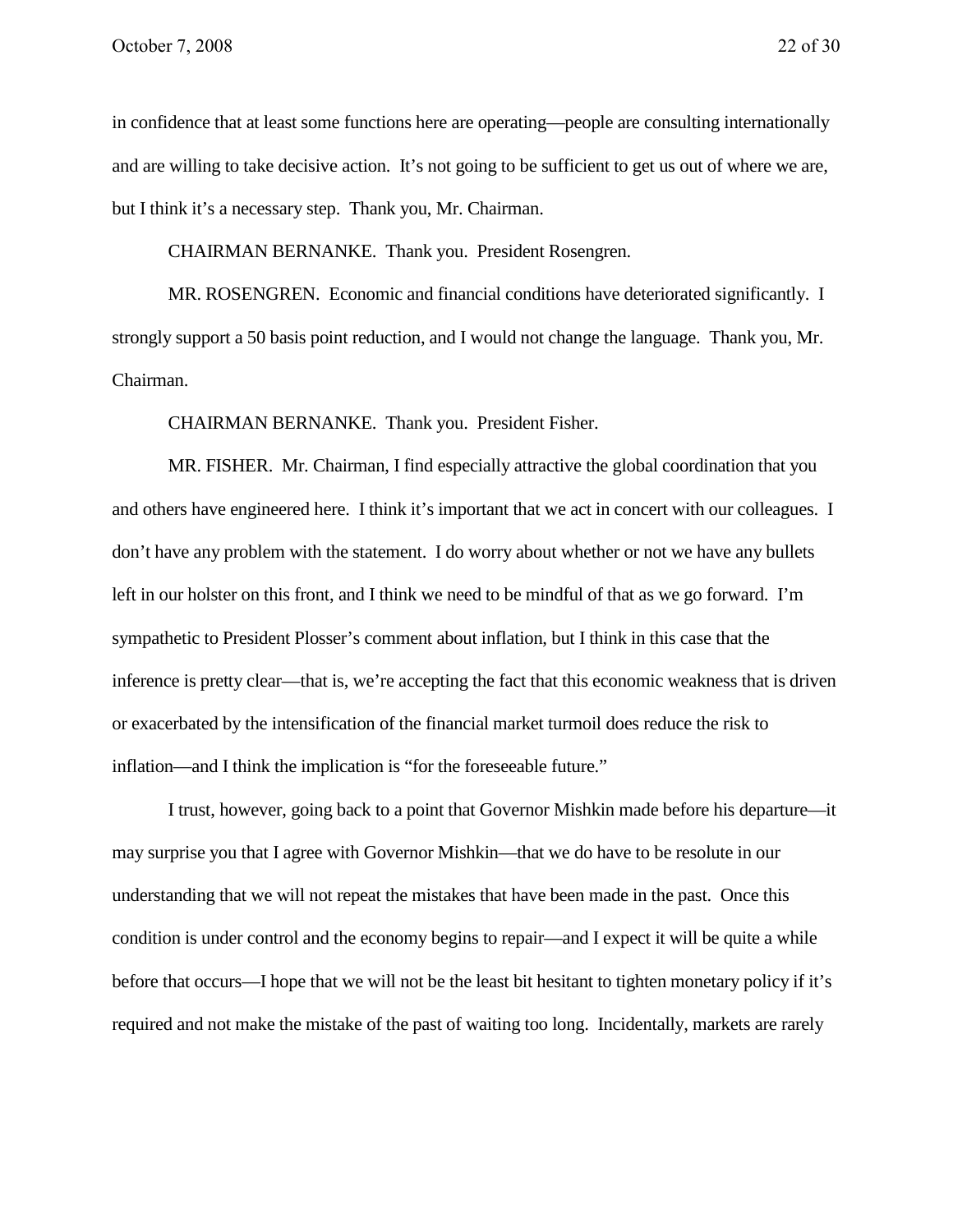satisfied even with an action such as the one that's about to be taken, and they'll ask for more, and they'll want to take more. But I support the cut, Mr. Chairman. Thank you.

CHAIRMAN BERNANKE. Thank you. President Lockhart.

MR. LOCKHART. Thank you, Mr. Chairman. I also support the policy action and really have nothing to add in terms of its rationale. But in the statement there is really no reference to the coordinated and global nature of the action. I'm sure that's purposeful. It does seem to me that we have an opportunity perhaps to reinforce the psychological power of this by referencing it. So my question is, Why not include some nod to that aspect, which in the minds of so many people seems to be the real power behind this decision? Thank you, Mr. Chairman.

CHAIRMAN BERNANKE. President Lockhart, just again the structure of the announcement. There will be two parts. The first part is joint from all of the central banks and, of course, will focus on the coordinated aspects of this. The second part is specific to each central bank reflecting on its own national situation. So, in fact, the common announcement will begin with an emphasis on the coordination aspects of this move. President Lacker.

MR. LACKER. Thank you, Mr. Chairman. Economic growth has undoubtedly weakened in the past two months, and that was getting me comfortable with a 2 percent funds rate. I don't have any objection to the cut in interest rates at this time. I am sympathetic to President Plosser's suggestion about the language about inflation. It is quite a swing from our previous language to what we have in the draft here, although actually part of me likes the joint statement better. But I can see the need for our own statement.

About use of our balance sheet, it's hard for me to see why it's absolutely necessary for a recovery. A lot of what we've done has been sold to us as insurance against the possibility of runs, fire sales, margin spirals, or various theoretical possibilities that involve some inefficient devolution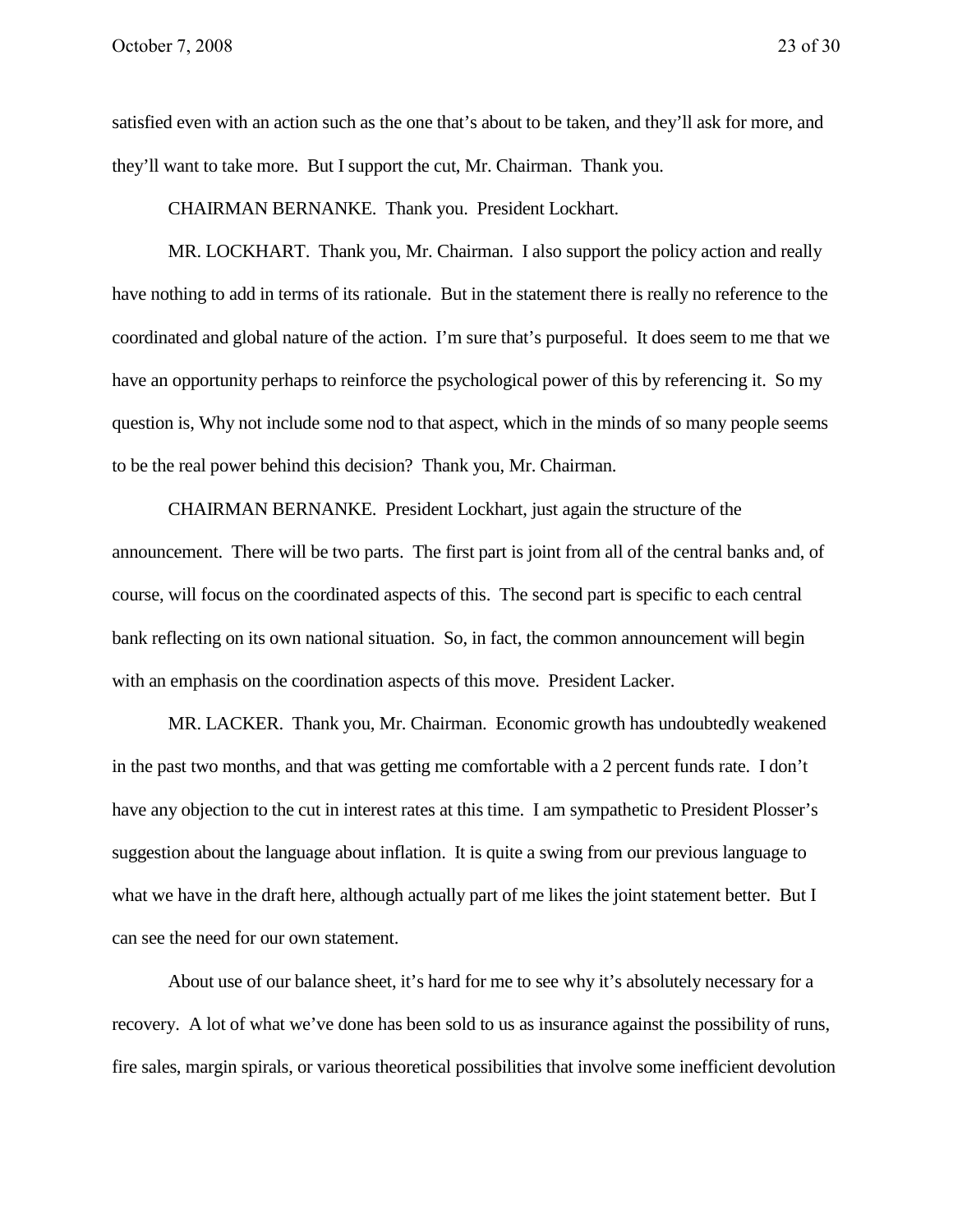of activity separate from fundamentals. If the fundamentals improve, it seems to me likely that lending is going to return whether or not these facilities are in place. More broadly, I'm worried about unwinding these. I'm afraid that it might be as difficult as it would be for the FDIC to reduce their deposit insurance premium back from \$250,000 to \$100,000 after this. I think it would be worthwhile, as we go on with financial markets in such turmoil, to reflect on whether what we're seeing is genuine fundamental uncertainty about counterparties and whether our lending is the equivalent of pushing on a string, to use another metaphor from the Great Depression.

CHAIRMAN BERNANKE. Quoting Keynes, I see, Jeff. All right. President Pianalto.

MS. PIANALTO. Thank you, Mr. Chairman. I also support your recommendation to reduce our target fed funds rate by 50 basis points. Clearly, as has been noted, economic activity has weakened substantially since our last meeting, and inflation concerns have lessened. For all the reasons you articulated, especially the opportunity to participate in a coordinated effort with other central banks, I think a 50 basis point cut in our fed funds rate target is appropriate today. Thank you, Mr. Chairman.

CHAIRMAN BERNANKE. Thank you. Actually, going back to President Lacker and President Plosser, President Lacker made the point about the joint statement. The joint statement with respect to inflation says "the recent intensification of the financial crisis has augmented the downside risks to growth and thus has diminished further the upside risks to price stability." I would be content if the preference of others is to take out the word "materially" and just say "have reduced the upside risks to inflation." That would be perhaps more consistent, but I'm happy either way. So that's just a suggestion. Let me go on now to Bob Rasche.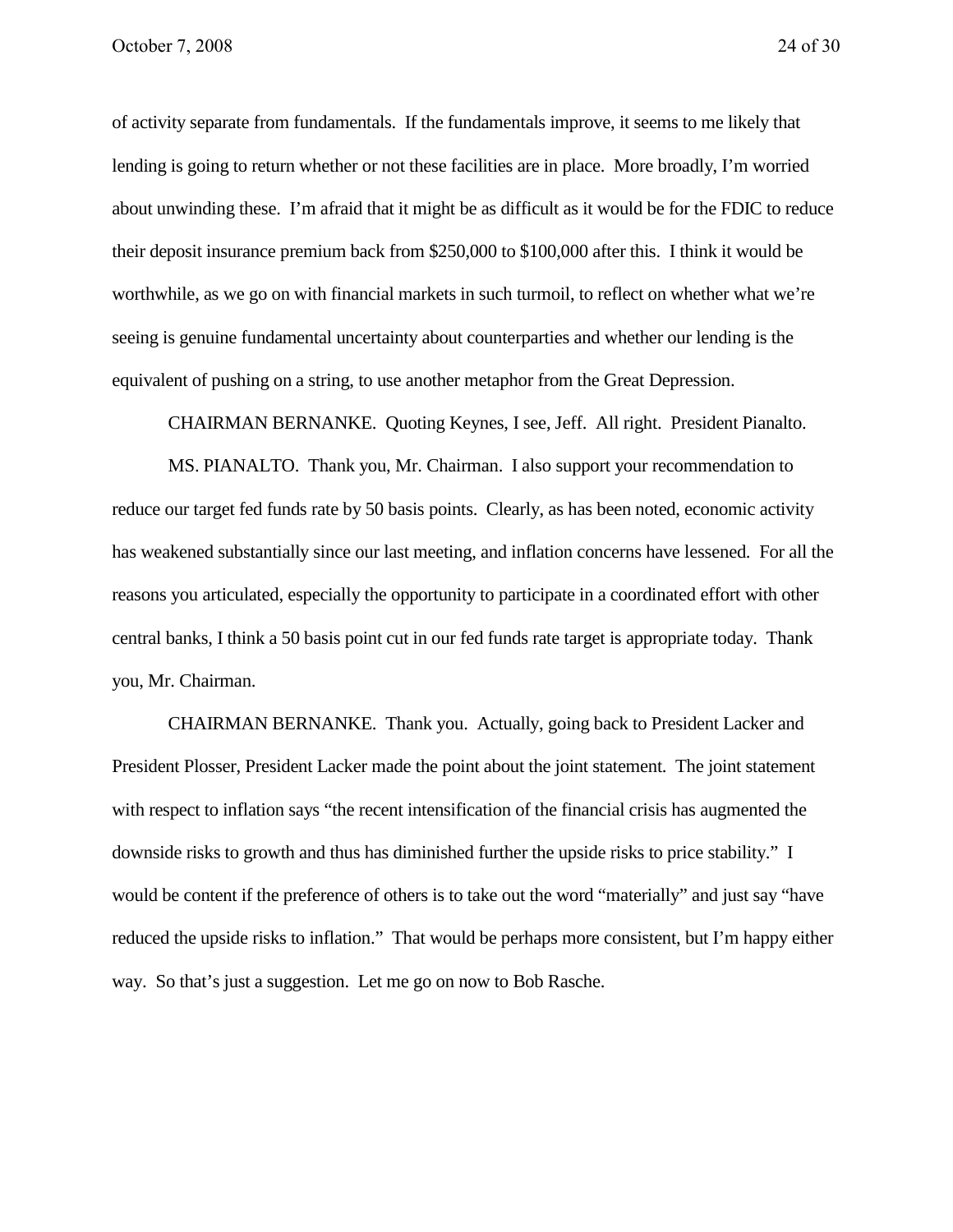MR. RASCHE. Thank you, Mr. Chairman. President Bullard has a prior commitment and was unable to participate in the discussion. He's asked me to present some comments to reflect his views, and with your permission, I'd like to proceed.

CHAIRMAN BERNANKE. Go ahead.

MR. RASCHE. It is not desirable to implement a reduction in the intended funds rate at this time. First, intermeeting actions should be reserved for those few instances in which significant unforeseen developments with predictable consequences for the economy occur. The current situation is highly volatile and unsettled. Clearly financial markets are experiencing great turmoil. However, we have established new risk facilities to address liquidity issues, including new facilities in the past two days.

The outlook for economic activity in the second half of 2008 has deteriorated. It is likely that this period eventually will be labeled a recession. Probably the extent of the weakness is not apparent at this time. The revised forecast from the Board's staff as of last Friday is for real GDP to be essentially flat for the current and final quarter of 2008. The Macro Advisers forecast from last weekend has flat GDP for the third quarter and a 2 percent annual rate of decline in the fourth quarter followed by weak but positive real growth in the first half of 2009. While the uncertainty surrounding these forecasts may be greater than in a typical environment and while a good case can be made that the risk to the forecast is weighted to the downside, there's still a significant probability that any recession will be quite mild. We have acted preemptively, aggressively, and unilaterally since the beginning of the year against the risk of an economic slowdown. We can afford to be patient until we have more information and can better assess the impact of recent financial market events on the real economy.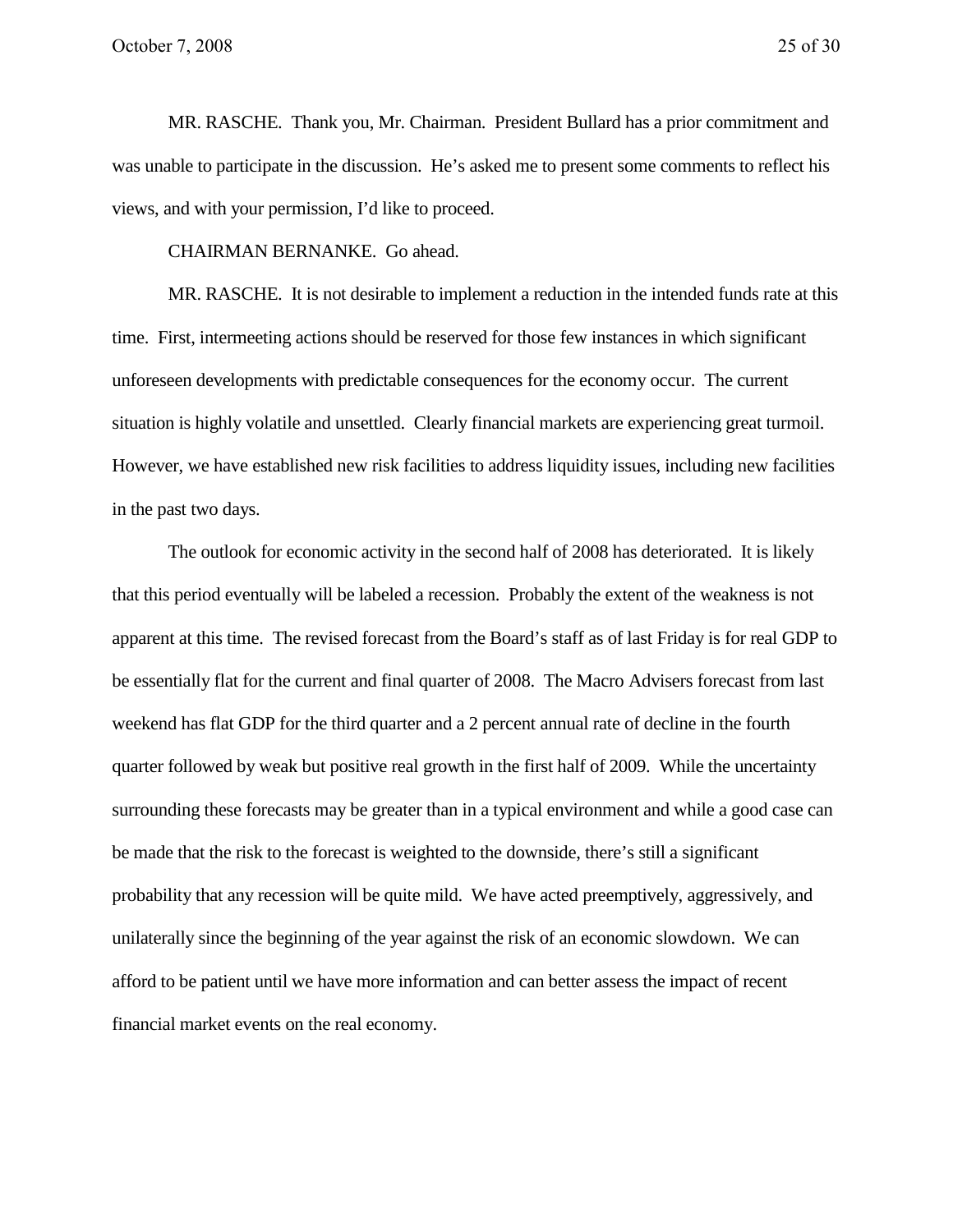Second, a rate cut at this time carries downside reputational risk. After the decline in equity prices over the past ten days, an action today could be perceived as an effort to shore up those markets. Whether we like it or believe it, a significant population is convinced that we set policy to provide a "Greenspan put" for the markets. A rate action under current conditions could reinforce that perception. If there is a dramatic market rally before the next scheduled meeting, would we entertain a reversal of any actions taken today? Worse, if equity markets continue to slump between now and the end of the month, would we entertain additional rate cuts solely for that reason? At this point it's too soon to realize any impact of the TARP. The idea of a "Wall Street bailout" is not universally popular, and commentators and pundits are already questioning whether it will succeed. A rate action today carries the risk that the Committee will be perceived as questioning whether the TARP can achieve the desired results.

Finally, an action today could be interpreted as a lack of confidence on the part of the Committee in the efficacy of various liquidity facilities that have been announced or enhanced in the recent past. Thank you.

### CHAIRMAN BERNANKE. Thank you. Governor Warsh.

MR. WARSH. Thank you, Mr. Chairman. Let me make three brief points. First, on financial markets, I think Bill described them accurately as a mess. I guess to amplify that comment I'd say that what appears now in financial markets is that the thesis we've been talking about—that this is significantly about housing—seems to some extent overcome by events. I think the best way to view financial markets is to say that what's fundamentally going on is a reassessment of the value of every asset everywhere in the world, and what might have been triggered by housing has certainly gone beyond that. That forces us and market participants alike to think about the mix of policy responses, not principally or not just from the Federal Reserve.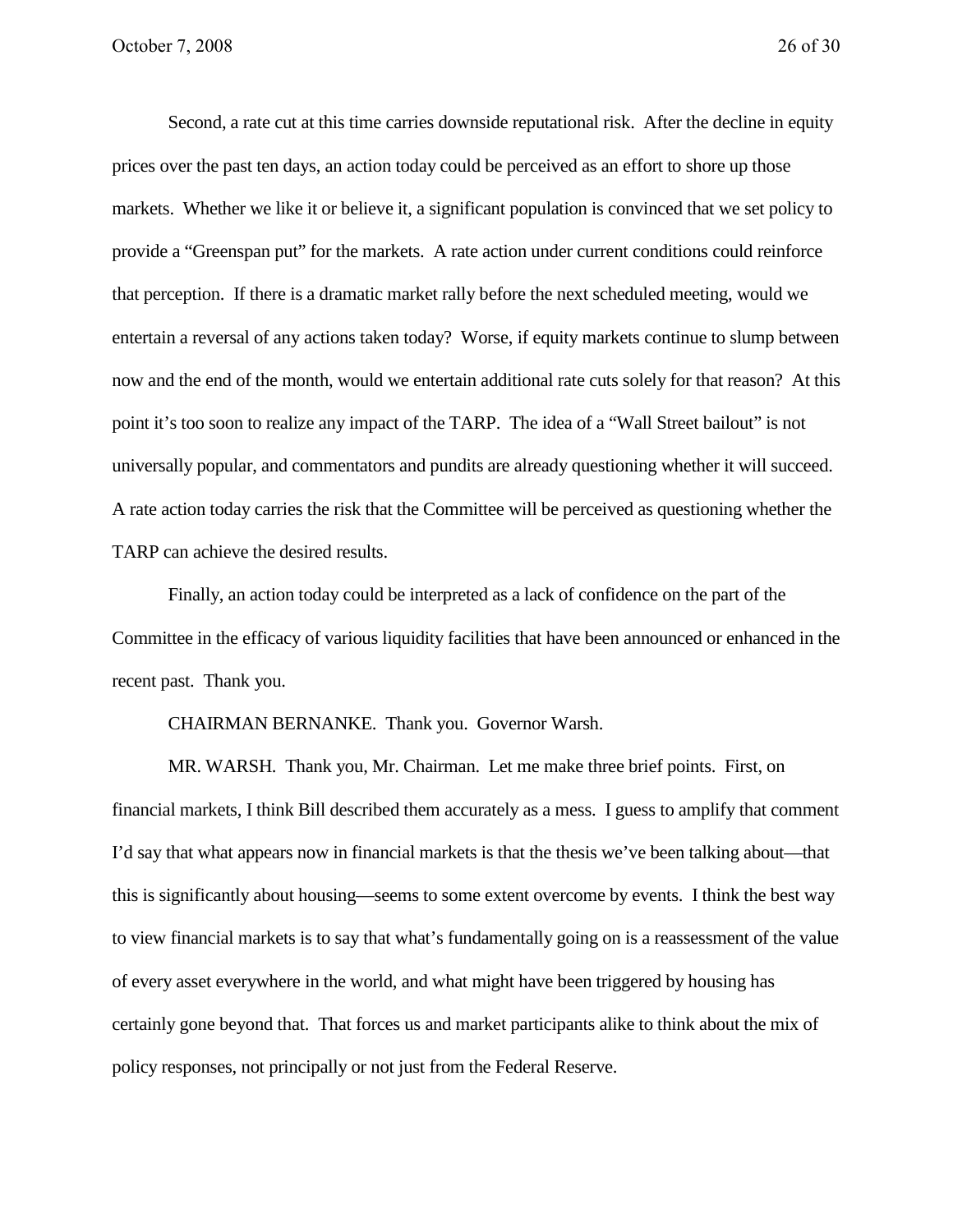Second, on the economy, I suspect that it will be increasingly hard to find decouplers, and I suspect that the real economic problems in Europe and among the advanced foreign economies are likely to be more real, deeper, and harder for them and their economies to respond to than ours. So as Nathan suggests, that makes the policy decisions they have over the coming months and our ability to count on a global recovery even more suspect.

Third, on the policy front, in thinking about this as a global, synchronized rate cut it strikes me that the first two words of that phrase are far more important than the last two and that the focus on global, synchronized action is an important symbol to markets not just here but abroad—that the world's central banks and policy action are very focused and that all of us will do whatever it takes to try to make sure that the real economy and financial markets respond more positively. So I take your judgment, Mr. Chairman, that this is the right time—to take advantage of the action of a host of central banks; and I'll join the realistic expectations crowd in thinking that we shouldn't oversell what's the likely policy response.

In terms of the statement itself, I would be comfortable with the statement as written but would have a preference to dropping "materially" as you suggest. Thank you.

CHAIRMAN BERNANKE. Governor Kroszner.

MR. KROSZNER. Thank you very much. With the intermeeting move that we had back in January—10 months ago, which now of course seems like 10 years ago—we spoke a lot about the possibility of a regime shift—that there's a growth state and a contraction state and there could be a nonlinear movement between the two. Unfortunately, over the past few weeks we've seen some evidence of that nonlinear shift, both in the real economy and in financial markets. In particular, we're seeing that globally—we are seeing a very, very sharp change internationally in growth prospects, and that's being reflected in the financial markets. One reason that we're seeing some of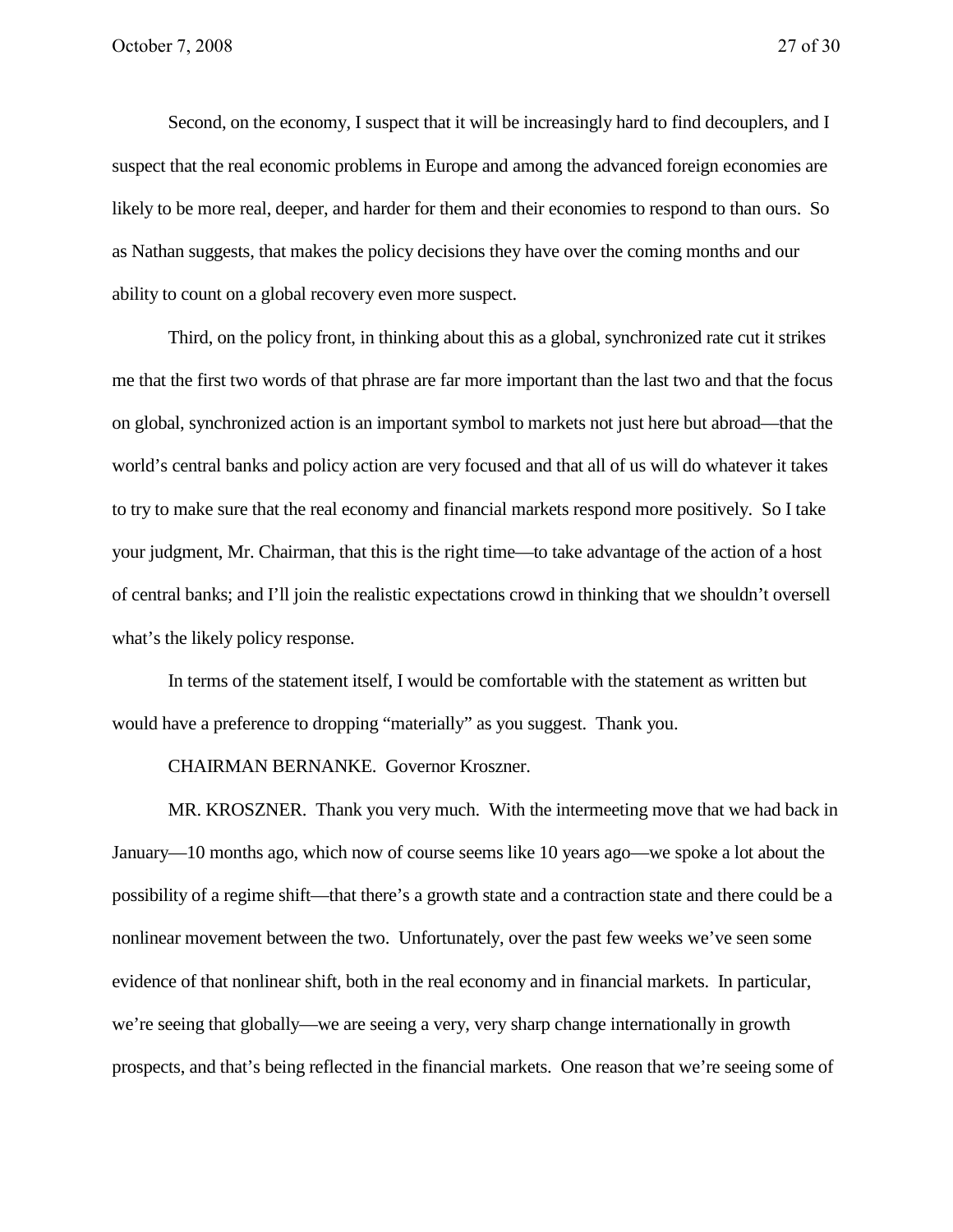the problems in the financial markets, as mentioned by a number of participants, is the concern about insufficient capital. Well, one reason for the concerns about insufficient capital and the heightening of those concerns is what losses are going to be faced. Obviously the real economy has to do with how the housing market is going to evolve, which has to do with wealth, which has to do with unemployment, and I think that's part of what's feeding what's going on. That's why I think a significant move now, especially coordinated internationally, could be helpful in trying to reduce some of that macroeconomic tail risk. We are seeing reasonable evidence that we're shifting into a contraction regime, if you will, rather than a growth regime. I think we were fighting hard against that with our earlier rate cuts and with our liquidity facilities. I think we were able to hold that shift at bay for a while. But now we have some evidence that we've moved into this other regime, and I think that is partly what is feeding the problems in the financial markets. That's why it's extremely important that we make this move and make it in a coordinated, international way.

As others have also mentioned, we're starting to come close to running out of ammunition. So if we are going to take a shot, we had better make it as powerful as possible. Doing it in an internationally coordinated way is to make it as powerful as possible. So I very much support the actions.

CHAIRMAN BERNANKE. Thank you. Governor Duke.

MS. DUKE. Thank you, Mr. Chairman. I don't have an awful lot to add to what has already been said. I'm not optimistic that this will necessarily increase financial institutions' confidence in lending to each other, but I think the coordinated action at least will be something that maybe helps to give some confidence in the certainty of future actions. I think a lot of it has been the unpredictability of what government is going to do. So that may help on that score, and I support the action.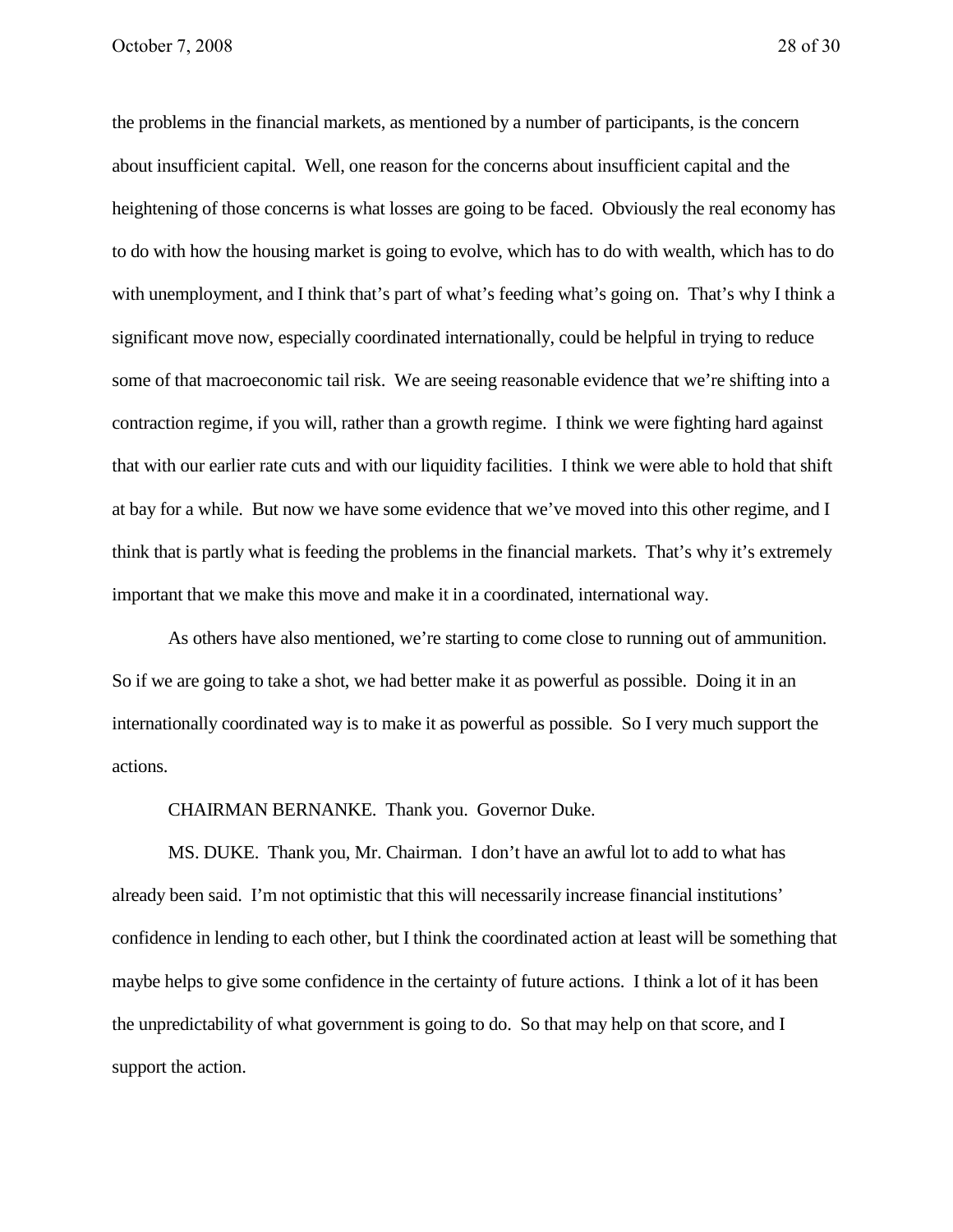CHAIRMAN BERNANKE. Thank you. Vice Chairman.

VICE CHAIRMAN GEITHNER. Mr. Chairman, I support your recommendation and the statement as drafted and commend you for taking this initiative and bringing together the central banks of the major economies at this time. I would just say that there is substantial risk that this will get substantially worse before it gets better, and we may have to do further escalation on a range of fronts. I'm not saying monetary policy necessarily, but it's good to prepare for that possibility.

CHAIRMAN BERNANKE. Okay. Anyone else? First Vice President Rasdall from Kansas City.

MR. RASDALL. Thank you, Mr. Chairman. Briefly, we support the recommendation and the statement and recognize the significance of the opportunity to move with the other five central banks. Thank you.

CHAIRMAN BERNANKE. Thank you. I didn't hear a clear sense on the word "materially," but if there's not a strong view one way or the other, I guess I would suggest striking it on the grounds that it's a little more continuous with our previous communication and similar to the common statement. Is there anyone who is concerned about that change? President Plosser, did you have a comment?

MR. PLOSSER. I would prefer that. I think it is more consistent with both your speech today and our previous statements and it still conveys the correct message. So I support and would be happy with just leaving out "materially."

CHAIRMAN BERNANKE. Okay. Thank you. Anyone else? If not, Ms. Danker, can you call the roll please?

MS. DANKER. Yes. The vote will encompass both the directive and the policy statement that were distributed earlier today, with the exception of the final sentence in the second paragraph